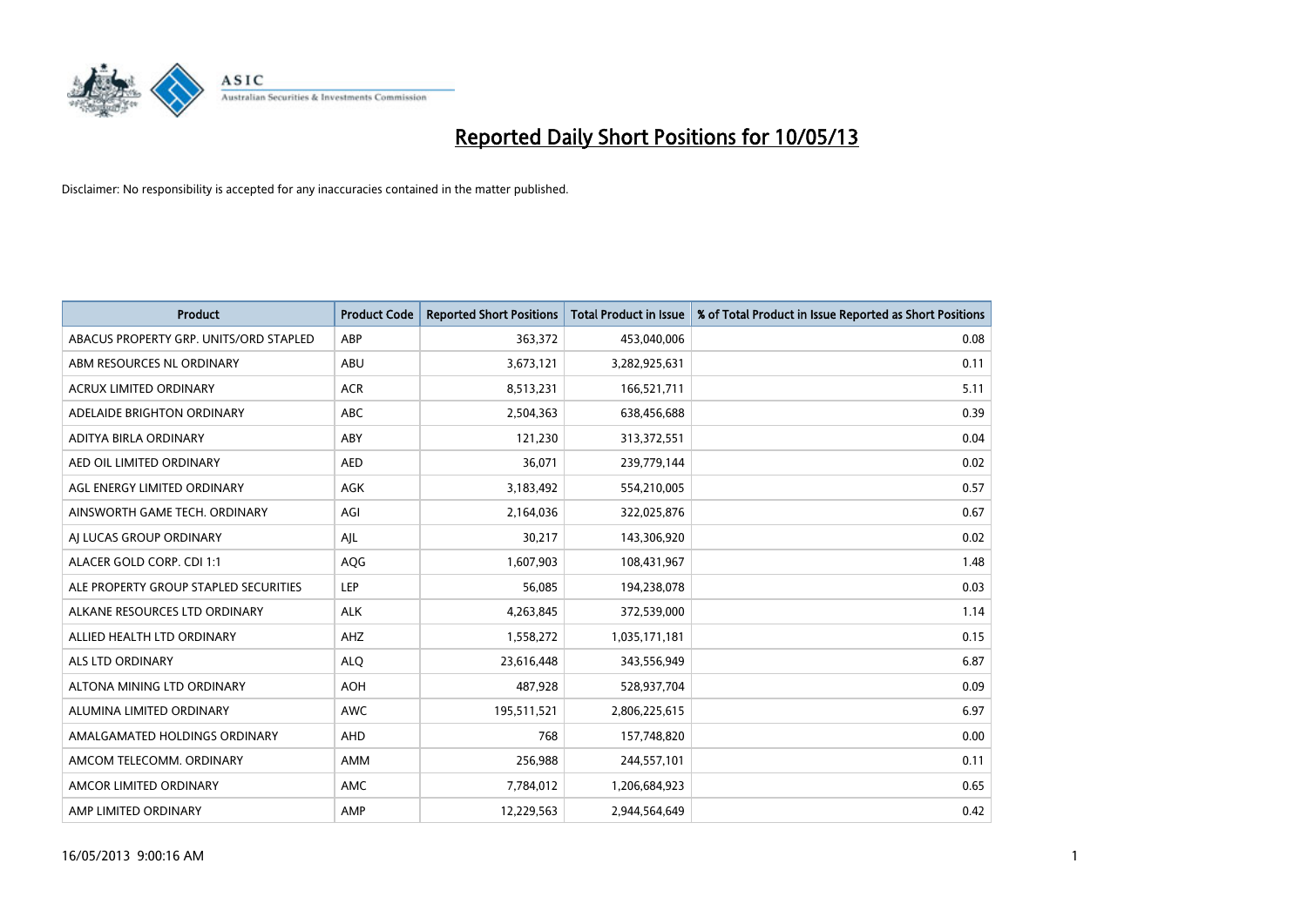

| <b>Product</b>                            | <b>Product Code</b> | <b>Reported Short Positions</b> | <b>Total Product in Issue</b> | % of Total Product in Issue Reported as Short Positions |
|-------------------------------------------|---------------------|---------------------------------|-------------------------------|---------------------------------------------------------|
| AMPELLA MINING ORDINARY                   | <b>AMX</b>          | 2,036,812                       | 248,000,493                   | 0.82                                                    |
| ANGLOGOLD ASHANTI CDI 5:1                 | AGG                 |                                 | 89,207,765                    | 0.00                                                    |
| ANSELL LIMITED ORDINARY                   | <b>ANN</b>          | 11,222,293                      | 130,841,339                   | 8.58                                                    |
| ANTARES ENERGY LTD ORDINARY               | <b>AZZ</b>          | 289,484                         | 257,000,000                   | 0.11                                                    |
| ANZ BANKING GRP LTD ORDINARY              | ANZ                 | 3,857,042                       | 2,743,749,158                 | 0.14                                                    |
| APA GROUP STAPLED SECURITIES              | <b>APA</b>          | 11,343,410                      | 835,750,807                   | 1.36                                                    |
| APN NEWS & MEDIA ORDINARY                 | <b>APN</b>          | 19,480,429                      | 661,526,586                   | 2.94                                                    |
| AQUARIUS PLATINUM. ORDINARY               | <b>AOP</b>          | 9,592,510                       | 486,851,336                   | 1.97                                                    |
| AQUILA RESOURCES ORDINARY                 | <b>AQA</b>          | 12,471,794                      | 411,804,442                   | 3.03                                                    |
| ARAFURA RESOURCE LTD ORDINARY             | <b>ARU</b>          | 357,061                         | 441,270,644                   | 0.08                                                    |
| ARB CORPORATION ORDINARY                  | <b>ARP</b>          | 227,863                         | 72,481,302                    | 0.31                                                    |
| ARDENT LEISURE GROUP STAPLED SECURITIES   | AAD                 | 2,994,968                       | 397,803,987                   | 0.75                                                    |
| ARISTOCRAT LEISURE ORDINARY               | <b>ALL</b>          | 4,293,062                       | 551,418,047                   | 0.78                                                    |
| <b>ARRIUM LTD ORDINARY</b>                | ARI                 | 9,784,386                       | 1,355,433,903                 | 0.72                                                    |
| ASCIANO LIMITED ORDINARY                  | <b>AIO</b>          | 13,494,063                      | 975,385,664                   | 1.38                                                    |
| ASG GROUP LIMITED ORDINARY                | ASZ                 | 1,331,220                       | 206,720,839                   | 0.64                                                    |
| ASIA PACIFIC DATA DEFERRED EX PPD         | AID                 | 150,000                         | 115,000,100                   | 0.13                                                    |
| ASPEN GROUP ORD/UNITS STAPLED             | <b>APZ</b>          | 22,564                          | 1,192,665,422                 | 0.00                                                    |
| ASTRO JAP PROP GROUP STAPLED US PROHIBIT. | AJA                 | 77,707                          | 67,211,752                    | 0.12                                                    |
| ASX LIMITED ORDINARY                      | ASX                 | 2,273,889                       | 175,136,729                   | 1.30                                                    |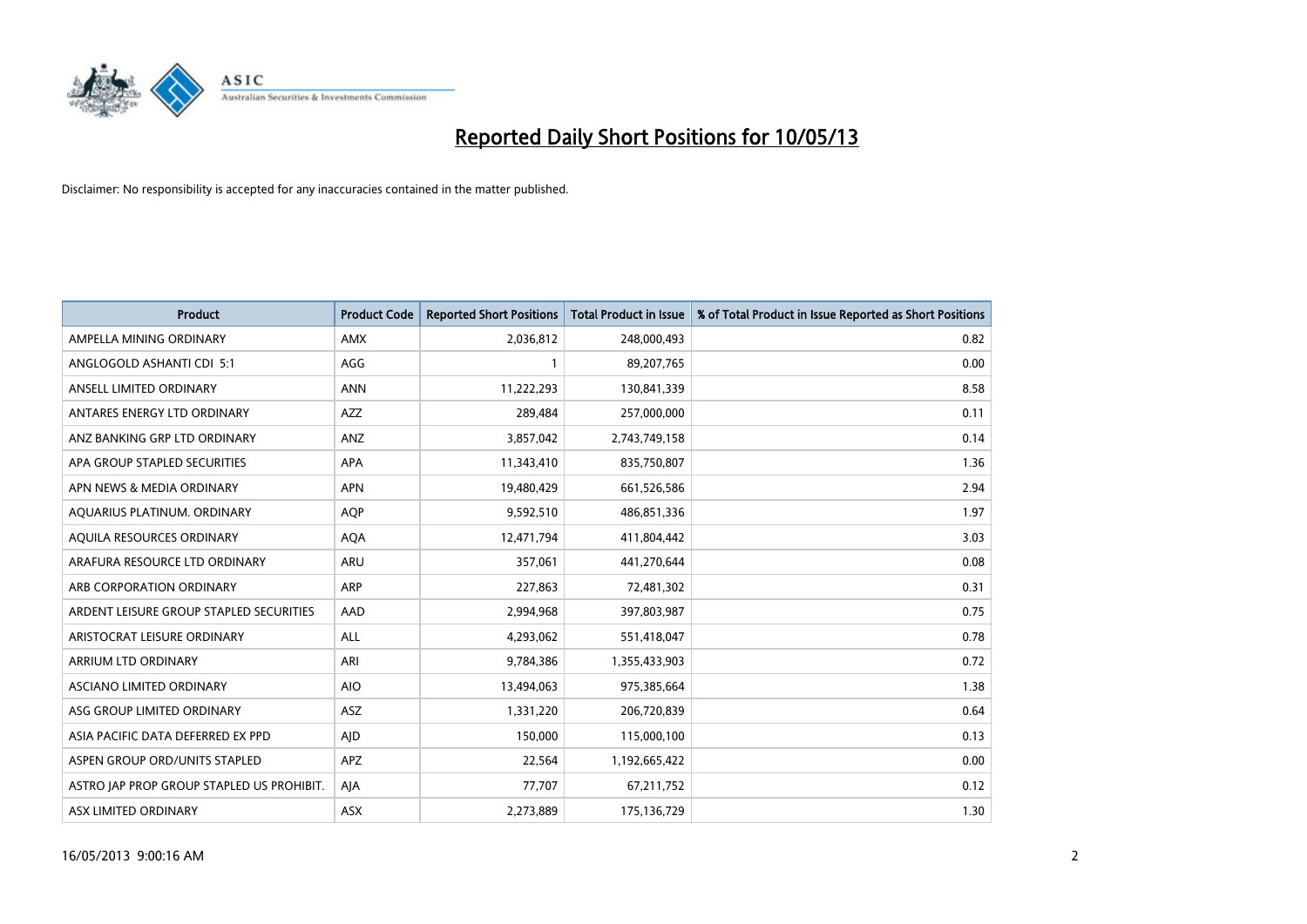

| <b>Product</b>                       | <b>Product Code</b> | <b>Reported Short Positions</b> | <b>Total Product in Issue</b> | % of Total Product in Issue Reported as Short Positions |
|--------------------------------------|---------------------|---------------------------------|-------------------------------|---------------------------------------------------------|
| ATLAS IRON LIMITED ORDINARY          | AGO                 | 39,329,120                      | 909,718,409                   | 4.32                                                    |
| AURIZON HOLDINGS LTD ORDINARY        | AZI                 | 9,635,530                       | 2,137,284,503                 | 0.45                                                    |
| <b>AURORA OIL &amp; GAS ORDINARY</b> | <b>AUT</b>          | 3,678,533                       | 447,885,778                   | 0.82                                                    |
| AUSDRILL LIMITED ORDINARY            | ASL                 | 3,063,323                       | 309,585,297                   | 0.99                                                    |
| AUSENCO LIMITED ORDINARY             | <b>AAX</b>          | 377,166                         | 123,527,574                   | 0.31                                                    |
| <b>AUSTAL LIMITED ORDINARY</b>       | ASB                 | 776,385                         | 346,007,639                   | 0.22                                                    |
| AUSTBROKERS HOLDINGS ORDINARY        | <b>AUB</b>          | 9,472                           | 57,955,632                    | 0.02                                                    |
| AUSTIN ENGINEERING ORDINARY          | ANG                 | 490,994                         | 73,164,403                    | 0.67                                                    |
| AUSTRALAND PROPERTY STAPLED SECURITY | <b>ALZ</b>          | 672,129                         | 578,324,670                   | 0.12                                                    |
| AUSTRALIAN AGRICULT, ORDINARY        | AAC                 | 1,992,735                       | 312,949,029                   | 0.64                                                    |
| <b>AUSTRALIAN EDUCATION UNITS</b>    | <b>AEU</b>          | 4,360                           | 175,465,397                   | 0.00                                                    |
| AUSTRALIAN FOUNDAT, ORDINARY         | AFI                 | 1,818                           | 1,037,326,459                 | 0.00                                                    |
| AUSTRALIAN INFRASTR. UNITS/ORDINARY  | <b>AIX</b>          | 4,251,262                       | 620,733,944                   | 0.68                                                    |
| AUSTRALIAN PHARM. ORDINARY           | API                 | 215,670                         | 488,115,883                   | 0.04                                                    |
| <b>AUTOMOTIVE HOLDINGS ORDINARY</b>  | <b>AHE</b>          | 85,690                          | 260,579,682                   | 0.03                                                    |
| AVIENNINGS LIMITED ORDINARY          | AVI                 | 121,391                         | 274,588,694                   | 0.04                                                    |
| AWE LIMITED ORDINARY                 | AWE                 | 6,891,124                       | 522,116,985                   | 1.32                                                    |
| AZIMUTH RES LTD ORDINARY             | <b>AZH</b>          | 1,274,256                       | 430,626,680                   | 0.30                                                    |
| <b>BANDANNA ENERGY ORDINARY</b>      | <b>BND</b>          | 26,679,247                      | 528,481,199                   | 5.05                                                    |
| BANK OF QUEENSLAND. ORDINARY         | <b>BOO</b>          | 2,750,338                       | 314,464,272                   | 0.87                                                    |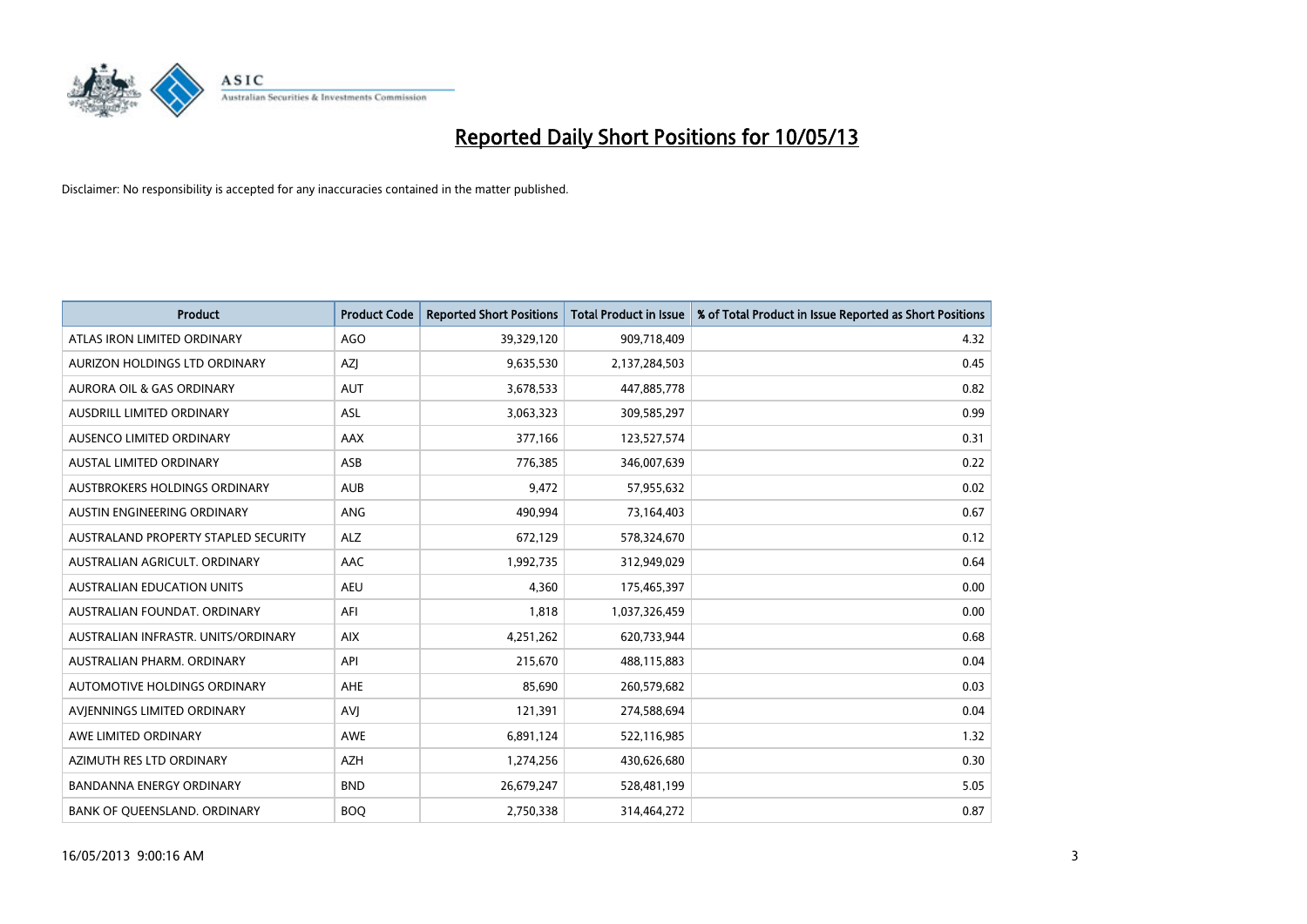

| <b>Product</b>                                | <b>Product Code</b> | <b>Reported Short Positions</b> | <b>Total Product in Issue</b> | % of Total Product in Issue Reported as Short Positions |
|-----------------------------------------------|---------------------|---------------------------------|-------------------------------|---------------------------------------------------------|
| <b>BASE RES LIMITED ORDINARY</b>              | <b>BSE</b>          | 3,817,816                       | 561,840,029                   | 0.68                                                    |
| <b>BATHURST RESOURCES ORDINARY</b>            | <b>BTU</b>          | 34,886,395                      | 697,247,997                   | 5.00                                                    |
| <b>BC IRON LIMITED ORDINARY</b>               | <b>BCI</b>          | 446.649                         | 123,104,384                   | 0.36                                                    |
| BEACH ENERGY LIMITED ORDINARY                 | <b>BPT</b>          | 15,942,755                      | 1,267,805,688                 | 1.26                                                    |
| BEADELL RESOURCE LTD ORDINARY                 | <b>BDR</b>          | 39,703,570                      | 786,477,280                   | 5.05                                                    |
| BENDIGO AND ADELAIDE ORDINARY                 | <b>BEN</b>          | 13,309,035                      | 407,166,826                   | 3.27                                                    |
| BERKELEY RESOURCES ORDINARY                   | <b>BKY</b>          | 118,542                         | 179,393,273                   | 0.07                                                    |
| <b>BHP BILLITON LIMITED ORDINARY</b>          | <b>BHP</b>          | 13,857,178                      | 3,211,691,105                 | 0.43                                                    |
| <b>BILLABONG ORDINARY</b>                     | <b>BBG</b>          | 11,660,833                      | 478,944,292                   | 2.43                                                    |
| <b>BLACKMORES LIMITED ORDINARY</b>            | <b>BKL</b>          | 4,405                           | 16,972,069                    | 0.03                                                    |
| <b>BLACKTHORN RESOURCES ORD US PROHIBITED</b> | <b>BTR</b>          | 375,866                         | 164,285,950                   | 0.23                                                    |
| BLUESCOPE STEEL LTD ORDINARY                  | <b>BSL</b>          | 6,804,937                       | 558,243,305                   | 1.22                                                    |
| <b>BLUGLASS LIMITED ORDINARY</b>              | <b>BLG</b>          | 100,000                         | 284,964,498                   | 0.04                                                    |
| <b>BOART LONGYEAR ORDINARY</b>                | <b>BLY</b>          | 23,140,525                      | 461,163,412                   | 5.02                                                    |
| BORAL LIMITED, ORDINARY                       | <b>BLD</b>          | 37,597,241                      | 774,000,641                   | 4.86                                                    |
| <b>BRADKEN LIMITED ORDINARY</b>               | <b>BKN</b>          | 7,711,579                       | 169,240,662                   | 4.56                                                    |
| <b>BRAMBLES LIMITED ORDINARY</b>              | <b>BXB</b>          | 2,834,059                       | 1,557,270,574                 | 0.18                                                    |
| BREVILLE GROUP LTD ORDINARY                   | <b>BRG</b>          | 2,749,713                       | 130,095,322                   | 2.11                                                    |
| <b>BRICKWORKS LIMITED ORDINARY</b>            | <b>BKW</b>          | 6,508                           | 147,818,132                   | 0.00                                                    |
| BROCKMAN MINING LTD ORDINARY                  | <b>BCK</b>          | 90,995                          | 7,894,482,131                 | 0.00                                                    |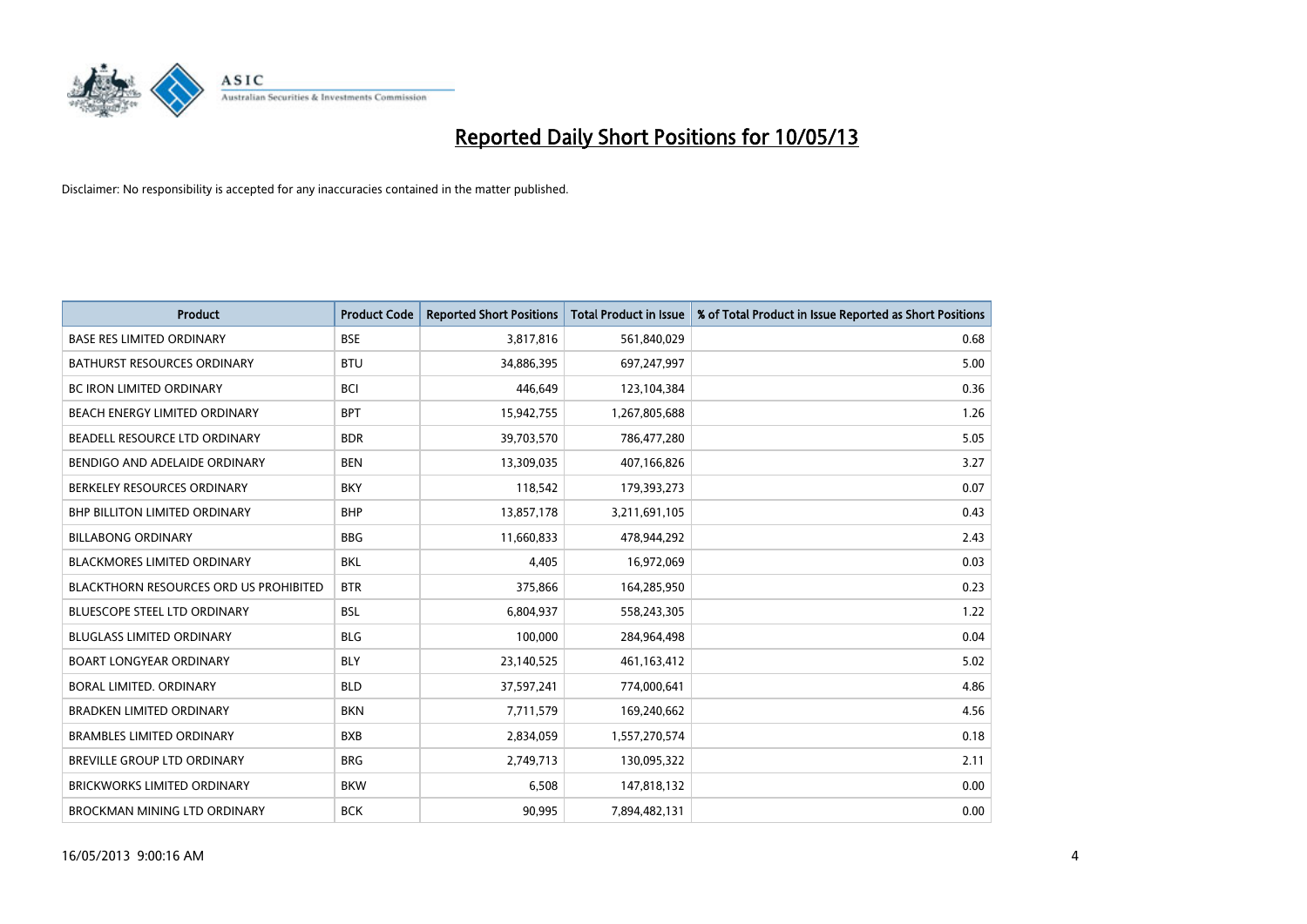

| <b>Product</b>                          | <b>Product Code</b> | <b>Reported Short Positions</b> | <b>Total Product in Issue</b> | % of Total Product in Issue Reported as Short Positions |
|-----------------------------------------|---------------------|---------------------------------|-------------------------------|---------------------------------------------------------|
| <b>BURU ENERGY ORDINARY</b>             | <b>BRU</b>          | 17,061,018                      | 274,036,429                   | 6.23                                                    |
| <b>BWP TRUST ORDINARY UNITS</b>         | <b>BWP</b>          | 4,649,557                       | 537,753,954                   | 0.86                                                    |
| CABCHARGE AUSTRALIA ORDINARY            | CAB                 | 8,728,472                       | 120,430,683                   | 7.25                                                    |
| CALTEX AUSTRALIA ORDINARY               | <b>CTX</b>          | 3,770,943                       | 270,000,000                   | 1.40                                                    |
| CAPE LAMBERT RES LTD ORDINARY           | <b>CFE</b>          | 1,720,605                       | 687,283,792                   | 0.25                                                    |
| CARABELLA RES LTD ORDINARY              | <b>CLR</b>          | 153,326                         | 152,361,547                   | 0.10                                                    |
| <b>CARBON ENERGY ORDINARY</b>           | <b>CNX</b>          | 4,533                           | 782,684,355                   | 0.00                                                    |
| <b>CARDNO LIMITED ORDINARY</b>          | <b>CDD</b>          | 7,167,868                       | 143,726,327                   | 4.99                                                    |
| CARNARVON PETROLEUM ORDINARY            | <b>CVN</b>          | 39,246                          | 934,109,501                   | 0.00                                                    |
| CARSALES.COM LTD ORDINARY               | <b>CRZ</b>          | 3,140,107                       | 236,113,495                   | 1.33                                                    |
| CASH CONVERTERS ORDINARY                | CCV                 | 753,804                         | 423,861,025                   | 0.18                                                    |
| CENTRAL PETROLEUM ORDINARY              | <b>CTP</b>          | 750,607                         | 1,440,078,845                 | 0.05                                                    |
| <b>CERAMIC FUEL CELLS ORDINARY</b>      | <b>CFU</b>          | 594,180                         | 1,559,231,320                 | 0.04                                                    |
| CFS RETAIL TRUST GRP STAPLED SECURITIES | <b>CFX</b>          | 58,684,503                      | 2,828,495,659                 | 2.07                                                    |
| CHALLENGER DIV.PRO. STAPLED UNITS       | <b>CDI</b>          | 44.473                          | 214,101,013                   | 0.02                                                    |
| <b>CHALLENGER LIMITED ORDINARY</b>      | <b>CGF</b>          | 2,246,449                       | 532,319,752                   | 0.42                                                    |
| CHANDLER MACLEOD LTD ORDINARY           | <b>CMG</b>          | 48,904                          | 469,679,390                   | 0.01                                                    |
| CHARTER HALL GROUP STAPLED US PROHIBIT. | <b>CHC</b>          | 552,113                         | 302,262,312                   | 0.18                                                    |
| <b>CHARTER HALL RETAIL UNITS</b>        | <b>COR</b>          | 3,449,704                       | 337,582,974                   | 1.02                                                    |
| <b>CHORUS LIMITED ORDINARY</b>          | <b>CNU</b>          | 281,285                         | 389,299,049                   | 0.07                                                    |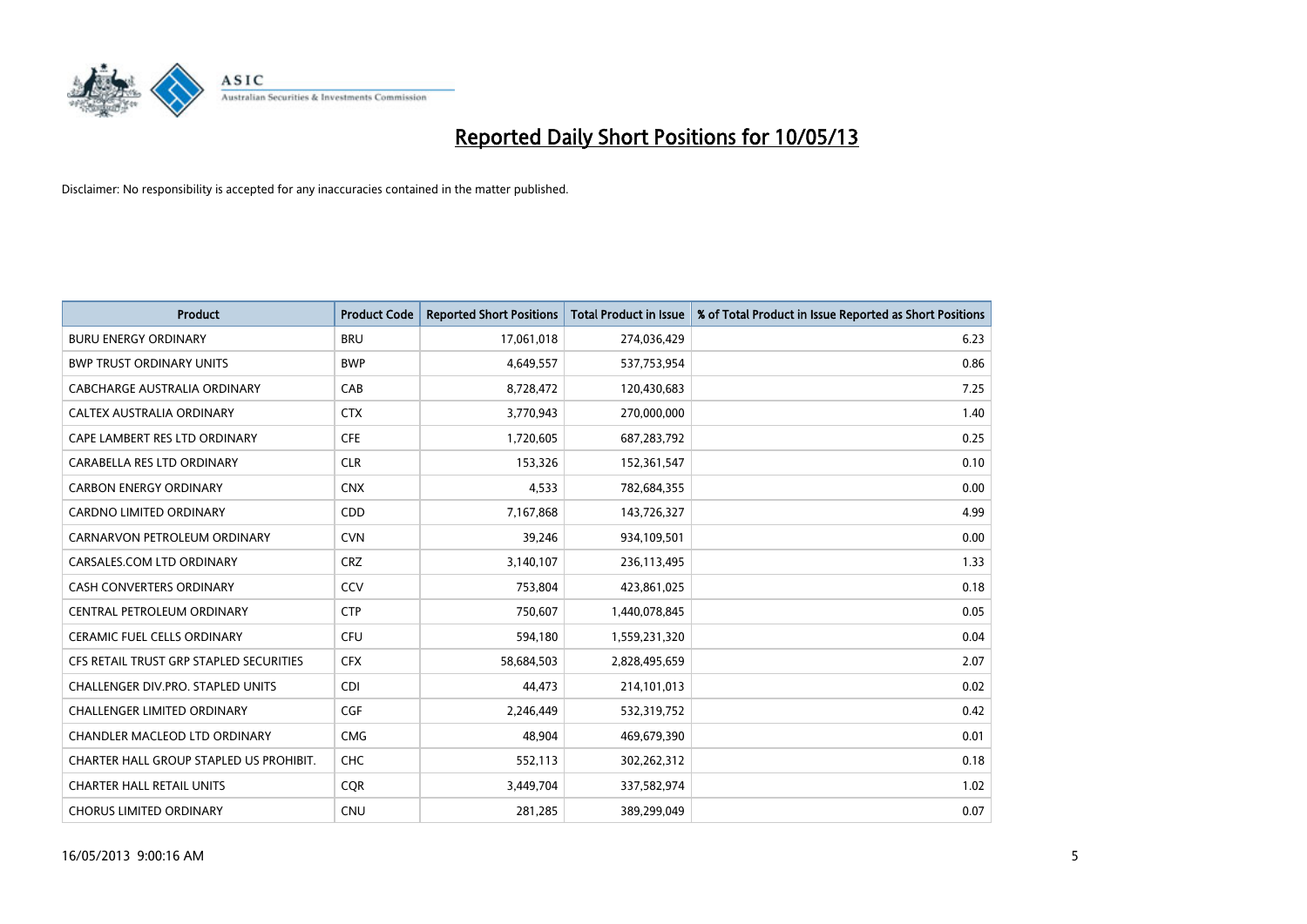

| <b>Product</b>                          | <b>Product Code</b> | <b>Reported Short Positions</b> | <b>Total Product in Issue</b> | % of Total Product in Issue Reported as Short Positions |
|-----------------------------------------|---------------------|---------------------------------|-------------------------------|---------------------------------------------------------|
| CITIGOLD CORP LTD ORDINARY              | <b>CTO</b>          | 153,427                         | 1,352,907,765                 | 0.01                                                    |
| <b>CLOUGH LIMITED ORDINARY</b>          | <b>CLO</b>          | 843,168                         | 777,781,882                   | 0.11                                                    |
| <b>COAL OF AFRICA LTD ORDINARY</b>      | <b>CZA</b>          | 326                             | 1,048,368,613                 | 0.00                                                    |
| COALSPUR MINES LTD ORDINARY             | <b>CPL</b>          | 16,694,737                      | 639,748,901                   | 2.61                                                    |
| COCA-COLA AMATIL ORDINARY               | <b>CCL</b>          | 3,833,156                       | 763,590,249                   | 0.50                                                    |
| <b>COCHLEAR LIMITED ORDINARY</b>        | <b>COH</b>          | 4,313,122                       | 57,040,932                    | 7.56                                                    |
| <b>COCKATOO COAL ORDINARY</b>           | <b>COK</b>          | 14,115,125                      | 1,016,746,908                 | 1.39                                                    |
| <b>CODAN LIMITED ORDINARY</b>           | <b>CDA</b>          | 221,322                         | 176,926,104                   | 0.13                                                    |
| <b>COFFEY INTERNATIONAL ORDINARY</b>    | <b>COF</b>          | 169,285                         | 255,833,165                   | 0.07                                                    |
| <b>COLLINS FOODS LTD ORDINARY</b>       | <b>CKF</b>          | 453,567                         | 93,000,003                    | 0.49                                                    |
| COMMONWEALTH BANK, ORDINARY             | <b>CBA</b>          | 7,890,268                       | 1,609,180,841                 | 0.49                                                    |
| <b>COMMONWEALTH PROP ORDINARY UNITS</b> | <b>CPA</b>          | 16,057,934                      | 2,347,003,413                 | 0.68                                                    |
| <b>COMPASS RESOURCES ORDINARY</b>       | <b>CMR</b>          | 7,472                           | 1,403,744,100                 | 0.00                                                    |
| <b>COMPUTERSHARE LTD ORDINARY</b>       | <b>CPU</b>          | 12,453,794                      | 556,203,079                   | 2.24                                                    |
| <b>COOPER ENERGY LTD ORDINARY</b>       | COE                 | 97,810                          | 329,099,922                   | 0.03                                                    |
| <b>CORP TRAVEL LIMITED ORDINARY</b>     | <b>CTD</b>          | 124,477                         | 78,081,184                    | 0.16                                                    |
| <b>CREDIT CORP GROUP ORDINARY</b>       | <b>CCP</b>          | 4,487                           | 45,932,899                    | 0.01                                                    |
| <b>CROMWELL PROP STAPLED SECURITIES</b> | <b>CMW</b>          | 5,029,235                       | 1,460,982,142                 | 0.34                                                    |
| <b>CROWN LIMITED ORDINARY</b>           | <b>CWN</b>          | 3,369,036                       | 728,394,185                   | 0.46                                                    |
| <b>CSG LIMITED ORDINARY</b>             | CSV                 | 93.657                          | 278,155,477                   | 0.03                                                    |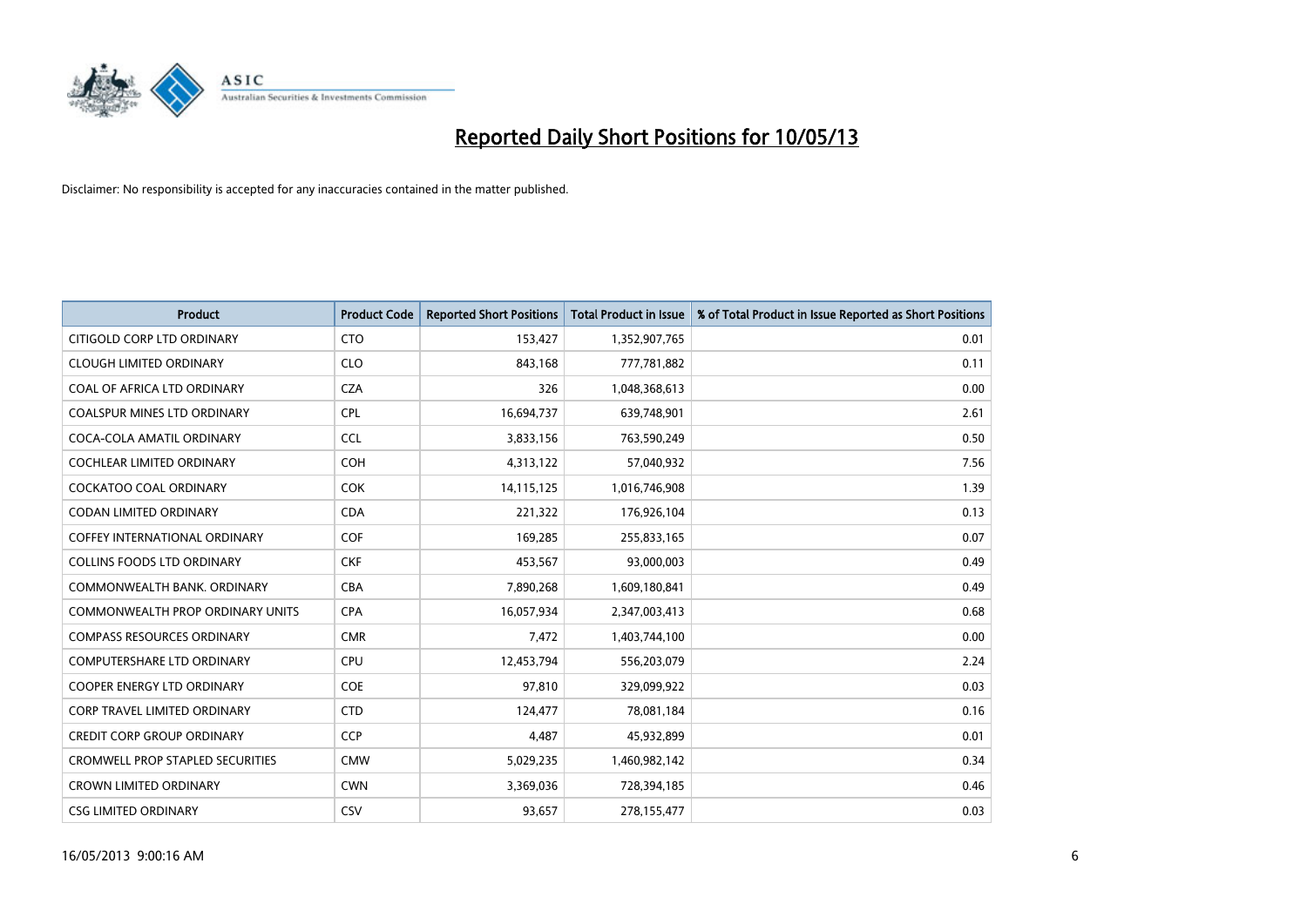

| <b>Product</b>                       | <b>Product Code</b> | <b>Reported Short Positions</b> | <b>Total Product in Issue</b> | % of Total Product in Issue Reported as Short Positions |
|--------------------------------------|---------------------|---------------------------------|-------------------------------|---------------------------------------------------------|
| <b>CSL LIMITED ORDINARY</b>          | <b>CSL</b>          | 1,151,299                       | 493,718,865                   | 0.23                                                    |
| <b>CSR LIMITED ORDINARY</b>          | <b>CSR</b>          | 50,776,199                      | 506,000,315                   | 10.03                                                   |
| <b>CUDECO LIMITED ORDINARY</b>       | <b>CDU</b>          | 3,965,915                       | 199,877,294                   | 1.98                                                    |
| DART ENERGY LTD ORDINARY             | <b>DTE</b>          | 13,656,669                      | 878,988,226                   | 1.55                                                    |
| DATA#3 LIMITED ORDINARY              | <b>DTL</b>          | 30,071                          | 153,974,950                   | 0.02                                                    |
| DAVID JONES LIMITED ORDINARY         | <b>DJS</b>          | 57,463,817                      | 535,002,401                   | 10.74                                                   |
| <b>DECMIL GROUP LIMITED ORDINARY</b> | <b>DCG</b>          | 3,044,237                       | 168,203,219                   | 1.81                                                    |
| DEXUS PROPERTY GROUP STAPLED UNITS   | <b>DXS</b>          | 25,404,559                      | 4,839,024,176                 | 0.52                                                    |
| DISCOVERY METALS LTD ORDINARY        | <b>DML</b>          | 8,107,673                       | 486,986,451                   | 1.66                                                    |
| DOMINO PIZZA ENTERPR ORDINARY        | <b>DMP</b>          | 278,939                         | 70,192,674                    | 0.40                                                    |
| DORAY MINERALS LTD ORDINARY          | <b>DRM</b>          | 57,921                          | 141,866,768                   | 0.04                                                    |
| DOWNER EDI LIMITED ORDINARY          | <b>DOW</b>          | 3,407,696                       | 433,409,429                   | 0.79                                                    |
| DRILLSEARCH ENERGY ORDINARY          | <b>DLS</b>          | 17,324,590                      | 427,353,371                   | 4.05                                                    |
| DUET GROUP STAPLED US PROHIBIT.      | <b>DUE</b>          | 33,892,269                      | 1,169,314,842                 | 2.90                                                    |
| DULUXGROUP LIMITED ORDINARY          | <b>DLX</b>          | 11,435,045                      | 374,507,181                   | 3.05                                                    |
| DWS LTD ORDINARY                     | <b>DWS</b>          | 392,045                         | 132,362,763                   | 0.30                                                    |
| ECHO ENTERTAINMENT ORDINARY          | <b>EGP</b>          | 4,921,151                       | 825,672,730                   | 0.60                                                    |
| ELDERS LIMITED ORDINARY              | <b>ELD</b>          | 16,760,350                      | 448,598,480                   | 3.74                                                    |
| ELEMENTAL MINERALS ORDINARY          | <b>ELM</b>          | 33,456                          | 288,587,228                   | 0.01                                                    |
| ELEMENTOS LIMITED ORDINARY           | <b>ELT</b>          | 16                              | 154,349,209                   | 0.00                                                    |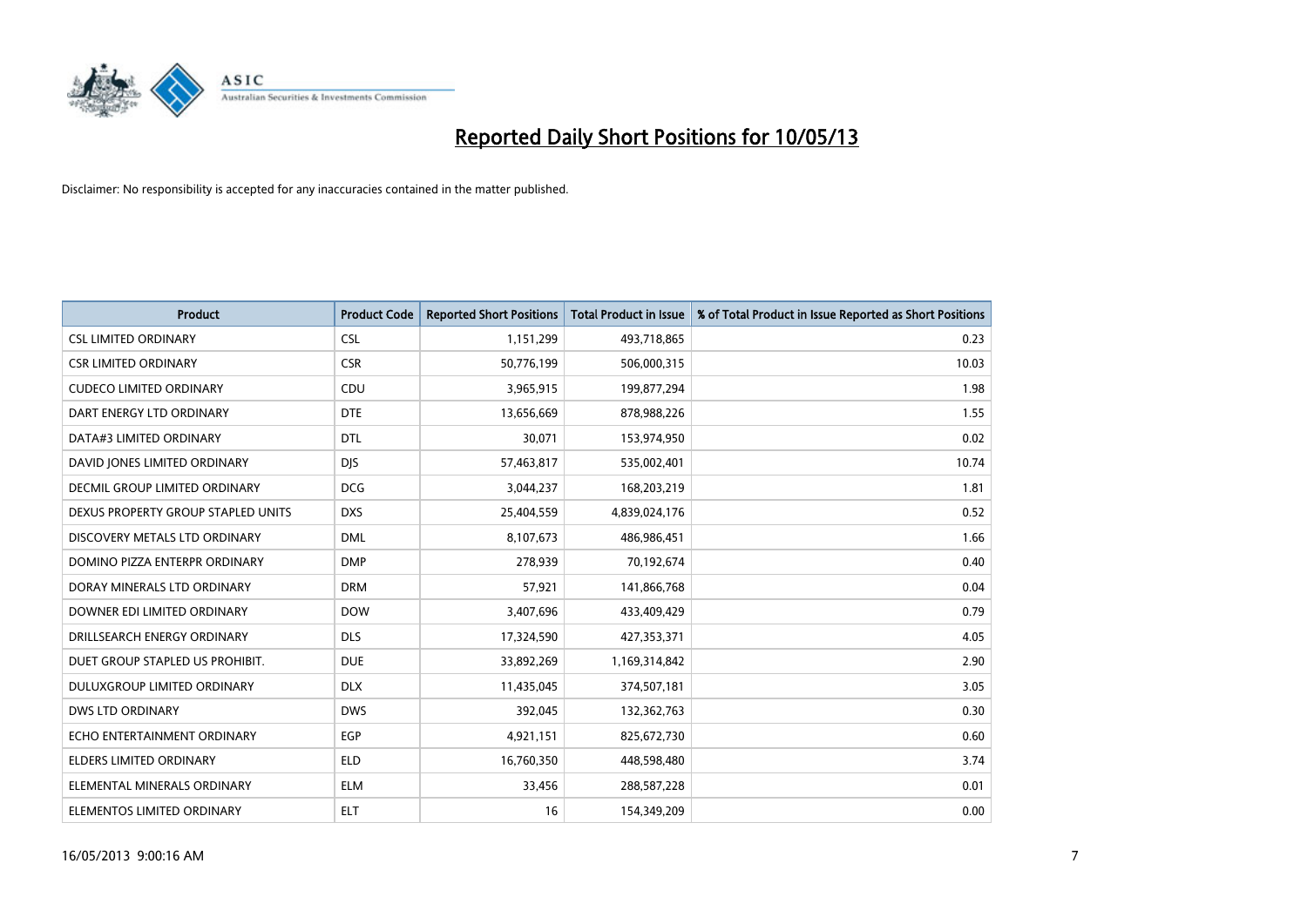

| <b>Product</b>                         | <b>Product Code</b> | <b>Reported Short Positions</b> | <b>Total Product in Issue</b> | % of Total Product in Issue Reported as Short Positions |
|----------------------------------------|---------------------|---------------------------------|-------------------------------|---------------------------------------------------------|
| <b>EMECO HOLDINGS ORDINARY</b>         | <b>EHL</b>          | 12,288,554                      | 599,675,707                   | 2.05                                                    |
| <b>ENDEAVOUR MIN CORP CDI 1:1</b>      | <b>EVR</b>          | 219,253                         | 126,964,939                   | 0.17                                                    |
| <b>ENERGY RESOURCES ORDINARY 'A'</b>   | <b>ERA</b>          | 10,503,179                      | 517,725,062                   | 2.03                                                    |
| <b>ENERGY WORLD CORPOR. ORDINARY</b>   | <b>EWC</b>          | 19,935,534                      | 1,734,166,672                 | 1.15                                                    |
| <b>ENVESTRA LIMITED ORDINARY</b>       | <b>ENV</b>          | 2,494,007                       | 1,764,283,571                 | 0.14                                                    |
| EQUATORIAL RES LTD ORDINARY            | <b>EQX</b>          | 8                               | 119,835,353                   | 0.00                                                    |
| ERM POWER LIMITED ORDINARY             | EPW                 | 293                             | 176,691,485                   | 0.00                                                    |
| EVOLUTION MINING LTD ORDINARY          | <b>EVN</b>          | 22,067,468                      | 708,092,989                   | 3.12                                                    |
| FAIRFAX MEDIA LTD ORDINARY             | <b>FXI</b>          | 399,821,775                     | 2,351,955,725                 | 17.00                                                   |
| <b>FANTASTIC HOLDINGS ORDINARY</b>     | <b>FAN</b>          | 18,026                          | 102,739,538                   | 0.02                                                    |
| <b>FAR LTD ORDINARY</b>                | <b>FAR</b>          | 22,121,932                      | 2,499,846,742                 | 0.88                                                    |
| FEDERATION CNTRES ORD/UNIT STAPLED SEC | <b>FDC</b>          | 4,797,660                       | 1,427,641,565                 | 0.34                                                    |
| FISHER & PAYKEL H. ORDINARY            | <b>FPH</b>          | 214,964                         | 542,619,874                   | 0.04                                                    |
| FKP PROPERTY GROUP STAPLED SECURITIES  | <b>FKP</b>          | 7,220,635                       | 321,578,705                   | 2.25                                                    |
| FLEETWOOD CORP ORDINARY                | <b>FWD</b>          | 3,347,915                       | 60,518,944                    | 5.53                                                    |
| FLETCHER BUILDING ORDINARY             | <b>FBU</b>          | 3,753,677                       | 686,096,427                   | 0.55                                                    |
| FLEXIGROUP LIMITED ORDINARY            | <b>FXL</b>          | 135,194                         | 287,869,669                   | 0.05                                                    |
| <b>FLIGHT CENTRE ORDINARY</b>          | <b>FLT</b>          | 11,692,035                      | 100,418,807                   | 11.64                                                   |
| FLINDERS MINES LTD ORDINARY            | <b>FMS</b>          | 2,813,927                       | 1,821,300,404                 | 0.15                                                    |
| FOCUS MINERALS LTD ORDINARY            | <b>FML</b>          | 33,820,455                      | 9,123,466,329                 | 0.37                                                    |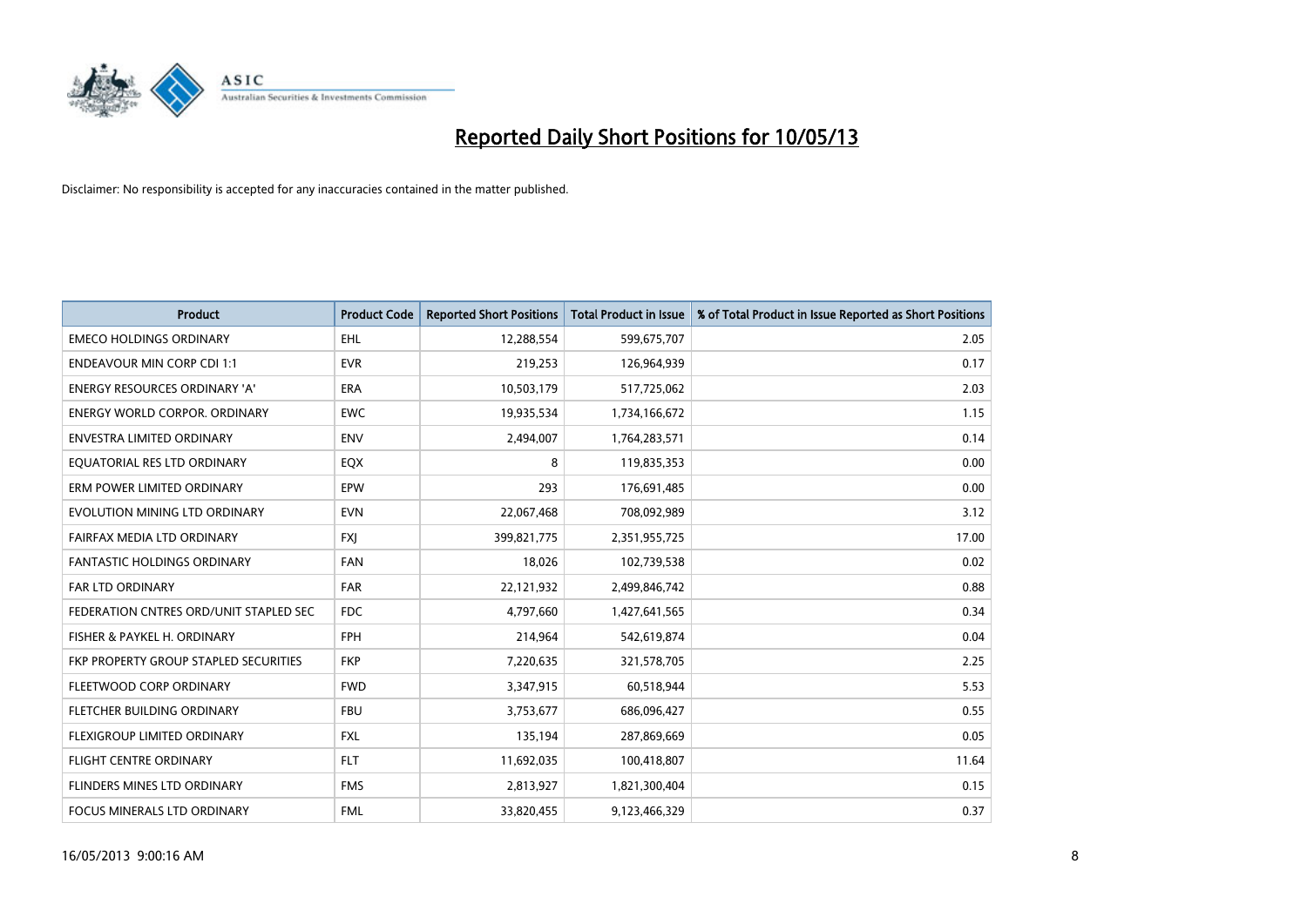

| <b>Product</b>                            | <b>Product Code</b> | <b>Reported Short Positions</b> | <b>Total Product in Issue</b> | % of Total Product in Issue Reported as Short Positions |
|-------------------------------------------|---------------------|---------------------------------|-------------------------------|---------------------------------------------------------|
| FONTERRA SHARE FUND ORDINARY UNITS        | FSF                 | 694                             | 98,684,633                    | 0.00                                                    |
| <b>FORGE GROUP LIMITED ORDINARY</b>       | FGE                 | 774,290                         | 86,169,014                    | 0.90                                                    |
| FORTESCUE METALS GRP ORDINARY             | <b>FMG</b>          | 167,353,250                     | 3,113,798,659                 | 5.37                                                    |
| <b>G.U.D. HOLDINGS ORDINARY</b>           | GUD                 | 5,003,659                       | 71,341,319                    | 7.01                                                    |
| <b>G8 EDUCATION LIMITED ORDINARY</b>      | <b>GEM</b>          | 315,224                         | 272,151,612                   | 0.12                                                    |
| <b>GALAXY RESOURCES ORDINARY</b>          | <b>GXY</b>          | 3,851,130                       | 584,355,501                   | 0.66                                                    |
| <b>GEODYNAMICS LIMITED ORDINARY</b>       | GDY                 | 850                             | 406,452,608                   | 0.00                                                    |
| <b>GINDALBIE METALS LTD ORDINARY</b>      | <b>GBG</b>          | 38,591,884                      | 1,492,154,301                 | 2.59                                                    |
| <b>GOODMAN FIELDER, ORDINARY</b>          | GFF                 | 41,677,929                      | 1,955,559,207                 | 2.13                                                    |
| <b>GOODMAN GROUP STAPLED</b>              | <b>GMG</b>          | 8,978,743                       | 1,713,233,947                 | 0.52                                                    |
| <b>GPT GROUP STAPLED SEC.</b>             | <b>GPT</b>          | 10,173,335                      | 1,768,731,729                 | 0.58                                                    |
| <b>GRAINCORP LIMITED A CLASS ORDINARY</b> | <b>GNC</b>          | 3,455,137                       | 228,855,628                   | 1.51                                                    |
| <b>GRANGE RESOURCES, ORDINARY</b>         | <b>GRR</b>          | 5,261,483                       | 1,156,492,195                 | 0.45                                                    |
| <b>GREENLAND MIN EN LTD ORDINARY</b>      | GGG                 | 5,571,866                       | 571,975,263                   | 0.97                                                    |
| <b>GRYPHON MINERALS LTD ORDINARY</b>      | GRY                 | 13,708,421                      | 400,464,983                   | 3.42                                                    |
| <b>GUILDFORD COAL LTD ORDINARY</b>        | <b>GUF</b>          | 1,819,185                       | 635,046,899                   | 0.29                                                    |
| <b>GUNNS LIMITED ORDINARY</b>             | <b>GNS</b>          | 51,772,667                      | 848,401,559                   | 6.10                                                    |
| <b>GWA GROUP LTD ORDINARY</b>             | <b>GWA</b>          | 11,109,145                      | 306,533,770                   | 3.62                                                    |
| <b>HARVEY NORMAN ORDINARY</b>             | <b>HVN</b>          | 84,352,089                      | 1,062,316,784                 | 7.94                                                    |
| HASTIE GROUP LIMITED ORDINARY             | <b>HST</b>          | 228,914                         | 137,353,504                   | 0.17                                                    |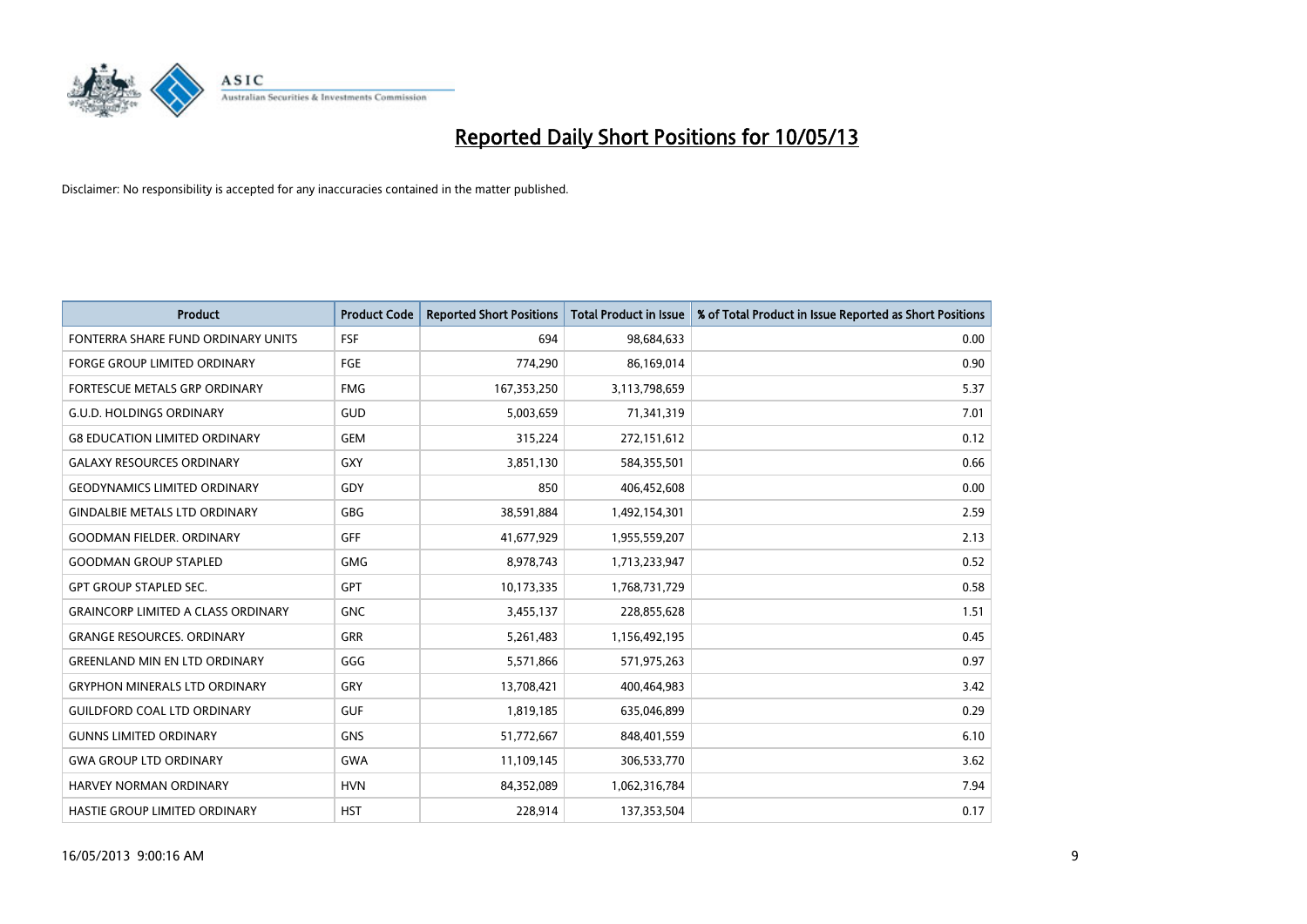

| <b>Product</b>                                | <b>Product Code</b> | <b>Reported Short Positions</b> | <b>Total Product in Issue</b> | % of Total Product in Issue Reported as Short Positions |
|-----------------------------------------------|---------------------|---------------------------------|-------------------------------|---------------------------------------------------------|
| <b>HENDERSON GROUP CDI 1:1</b>                | HGG                 | 2,794,735                       | 749,697,955                   | 0.37                                                    |
| HFA HOLDINGS LIMITED ORDINARY                 | <b>HFA</b>          | 3,809                           | 117,332,831                   | 0.00                                                    |
| HILLGROVE RES LTD ORDINARY                    | <b>HGO</b>          | 1,734,834                       | 1,022,760,221                 | 0.17                                                    |
| HILLS HOLDINGS LTD ORDINARY                   | HIL                 | 1,172,040                       | 246,500,444                   | 0.48                                                    |
| HORIZON OIL LIMITED ORDINARY                  | <b>HZN</b>          | 62,615,359                      | 1,135,266,515                 | 5.52                                                    |
| <b>IINET LIMITED ORDINARY</b>                 | <b>IIN</b>          | 1,291,711                       | 161,238,847                   | 0.80                                                    |
| <b>ILUKA RESOURCES ORDINARY</b>               | ILU                 | 59,559,415                      | 418,700,517                   | 14.22                                                   |
| <b>IMDEX LIMITED ORDINARY</b>                 | <b>IMD</b>          | 5,233,568                       | 210,473,188                   | 2.49                                                    |
| IMF (AUSTRALIA) LTD ORDINARY                  | IMF                 | 1,086,512                       | 123,201,716                   | 0.88                                                    |
| <b>INCITEC PIVOT ORDINARY</b>                 | IPL                 | 29,610,971                      | 1,628,730,107                 | 1.82                                                    |
| INDEPENDENCE GROUP ORDINARY                   | <b>IGO</b>          | 5,216,417                       | 232,882,535                   | 2.24                                                    |
| <b>INDOPHIL RESOURCES ORDINARY</b>            | <b>IRN</b>          | 700,658                         | 1,203,146,194                 | 0.06                                                    |
| <b>INFIGEN ENERGY STAPLED SECURITIES</b>      | <b>IFN</b>          | 3,285,749                       | 762,265,972                   | 0.43                                                    |
| <b>INSURANCE AUSTRALIA ORDINARY</b>           | IAG                 | 2,371,627                       | 2,079,034,021                 | 0.11                                                    |
| <b>INTEGRATED RESEARCH ORDINARY</b>           | IRI                 | 22,111                          | 168,359,453                   | 0.01                                                    |
| <b>INTREPID MINES ORDINARY</b>                | <b>IAU</b>          | 18,188,352                      | 555,792,572                   | 3.27                                                    |
| <b>INVESTA OFFICE FUND STAPLED SECURITIES</b> | <b>IOF</b>          | 1,353,848                       | 614,047,458                   | 0.22                                                    |
| INVOCARE LIMITED ORDINARY                     | IVC                 | 1,089,146                       | 110,030,298                   | 0.99                                                    |
| <b>ION LIMITED ORDINARY</b>                   | <b>ION</b>          | 164,453                         | 256,365,105                   | 0.06                                                    |
| <b>IOOF HOLDINGS LTD ORDINARY</b>             | IFL.                | 2,375,885                       | 232,091,225                   | 1.02                                                    |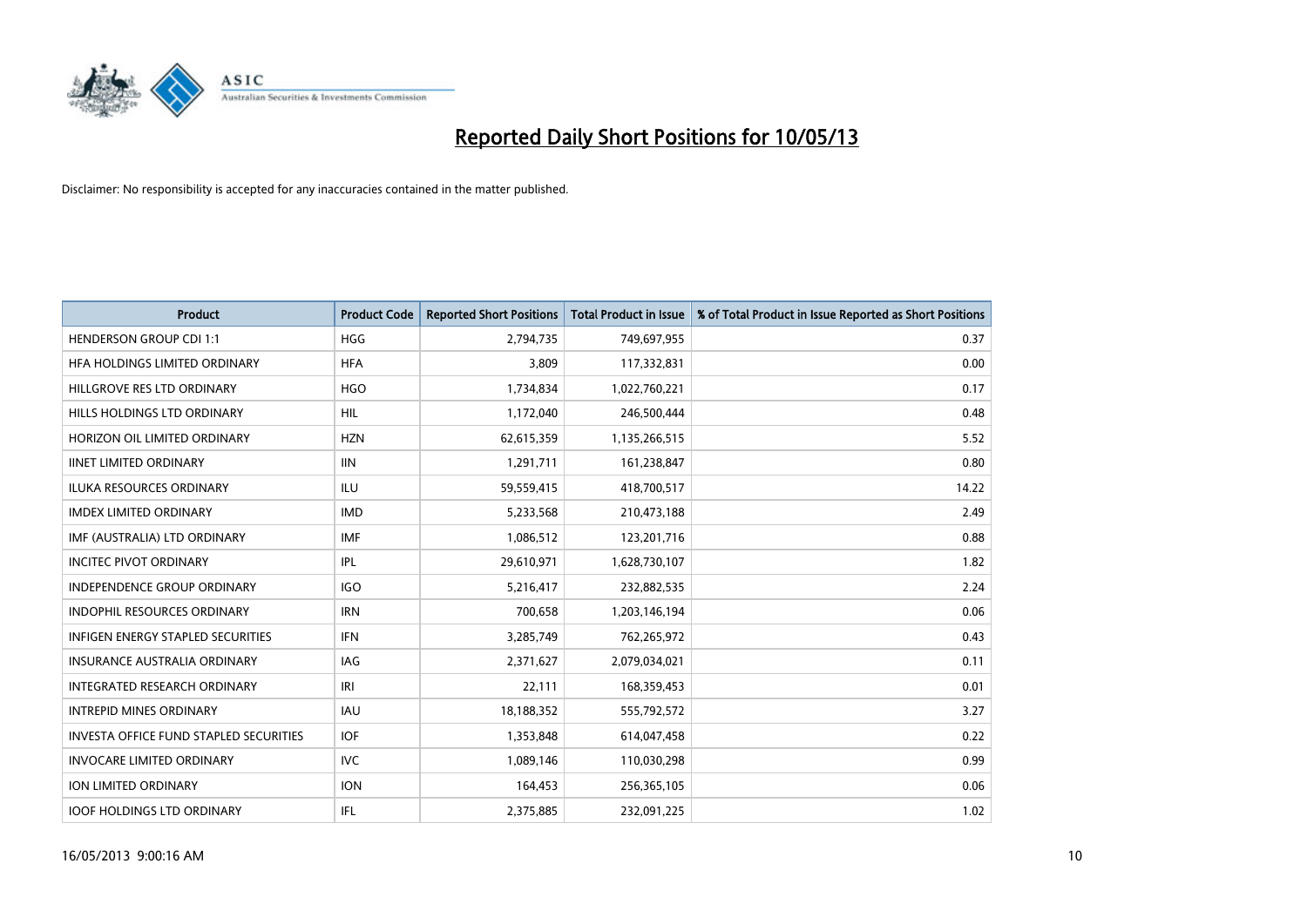

| <b>Product</b>                                  | <b>Product Code</b> | <b>Reported Short Positions</b> | <b>Total Product in Issue</b> | % of Total Product in Issue Reported as Short Positions |
|-------------------------------------------------|---------------------|---------------------------------|-------------------------------|---------------------------------------------------------|
| <b>IRESS LIMITED ORDINARY</b>                   | <b>IRE</b>          | 2,531,663                       | 128,620,231                   | 1.97                                                    |
| <b>IRON ORE HOLDINGS ORDINARY</b>               | <b>IOH</b>          | 16,649                          | 161,174,005                   | 0.01                                                    |
| ISHARES GLB HEALTH CDI 1:1                      | X                   | 10,244                          | 13,050,000                    | 0.08                                                    |
| ISHARES MSCI BRIC CDI 1:1                       | <b>IBK</b>          | 70                              | 3,650,000                     | 0.00                                                    |
| ISHARES S&P ASIA 50 CDI 1:1                     | <b>IAA</b>          | 1,663                           | 1,700,000                     | 0.10                                                    |
| <b>IVANHOE AUSTRALIA ORDINARY</b>               | <b>IVA</b>          | 2,140,254                       | 725,494,382                   | 0.30                                                    |
| <b>JAMES HARDIE INDUST CHESS DEPOSITARY INT</b> | <b>IHX</b>          | 6,120,106                       | 441,654,684                   | 1.39                                                    |
| <b>IB HI-FI LIMITED ORDINARY</b>                | <b>IBH</b>          | 17,413,123                      | 98,947,309                    | 17.60                                                   |
| <b>JUMBO INTERACTIVE ORDINARY</b>               | <b>JIN</b>          | 30,197                          | 43,552,560                    | 0.07                                                    |
| <b>JUPITER MINES ORDINARY</b>                   | <b>IMS</b>          | 570,030                         | 2,281,835,383                 | 0.02                                                    |
| KAGARA LTD ORDINARY                             | <b>KZL</b>          | 3,007,619                       | 798,953,117                   | 0.38                                                    |
| KAROON GAS AUSTRALIA ORDINARY                   | <b>KAR</b>          | 2,390,150                       | 221,420,769                   | 1.08                                                    |
| KATHMANDU HOLD LTD ORDINARY                     | <b>KMD</b>          | 30,469                          | 200,215,894                   | 0.02                                                    |
| <b>KBL MINING LIMITED ORDINARY</b>              | <b>KBL</b>          | 1,820                           | 293,535,629                   | 0.00                                                    |
| KIDMAN RESOURCES LTD ORDINARY                   | <b>KDR</b>          | 358,874                         | 85,525,328                    | 0.42                                                    |
| KINGSGATE CONSOLID. ORDINARY                    | <b>KCN</b>          | 9,159,647                       | 152,191,905                   | 6.02                                                    |
| KINGSROSE MINING LTD ORDINARY                   | <b>KRM</b>          | 681,383                         | 291,959,871                   | 0.23                                                    |
| LEIGHTON HOLDINGS ORDINARY                      | LEI                 | 7,532,082                       | 337,230,813                   | 2.23                                                    |
| LEND LEASE GROUP UNIT/ORD STAPLED               | <b>LLC</b>          | 6,439,406                       | 575,508,314                   | 1.12                                                    |
| LINC ENERGY LTD ORDINARY                        | <b>LNC</b>          | 15,031,900                      | 520,765,276                   | 2.89                                                    |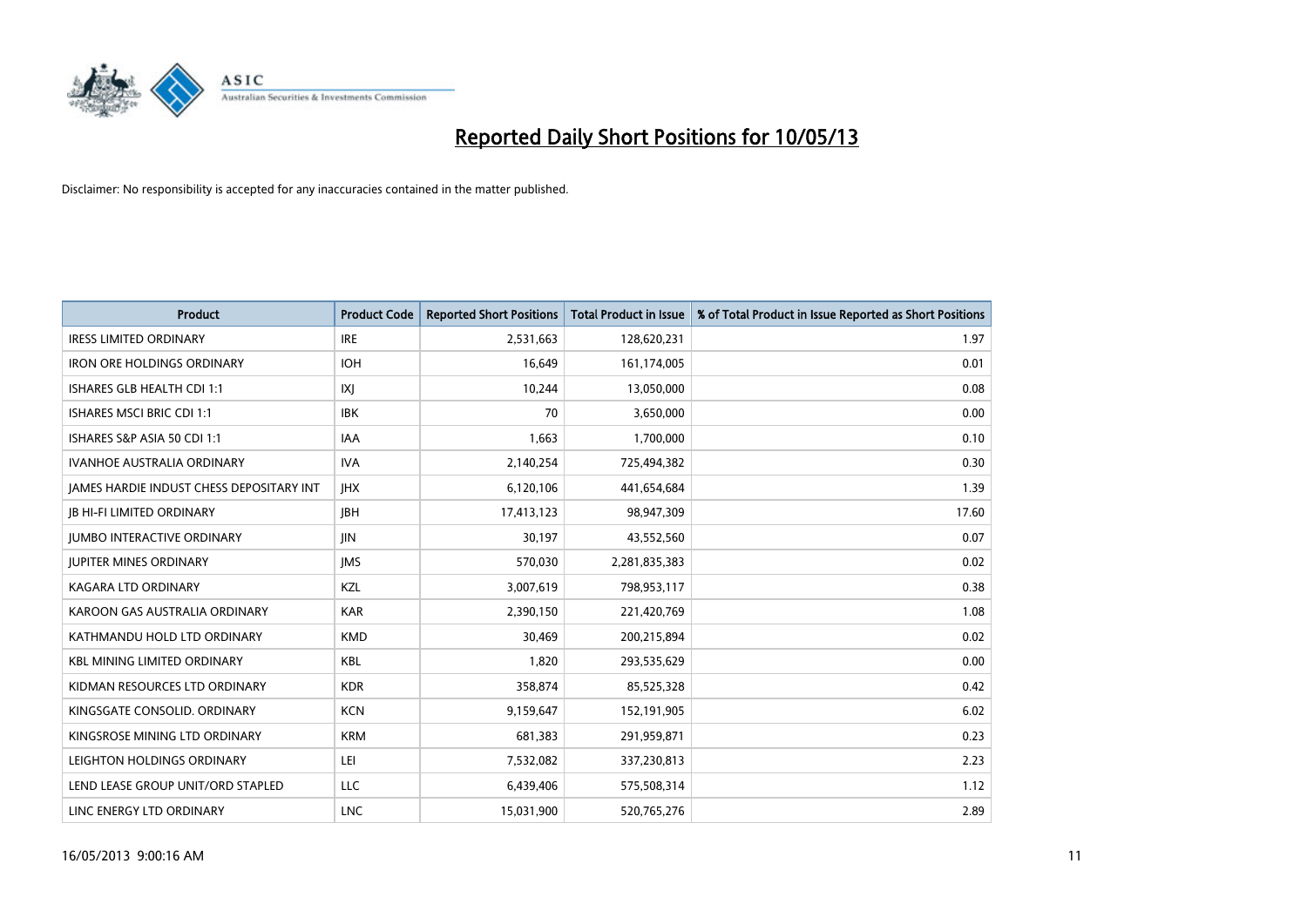

| <b>Product</b>                        | <b>Product Code</b> | <b>Reported Short Positions</b> | <b>Total Product in Issue</b> | % of Total Product in Issue Reported as Short Positions |
|---------------------------------------|---------------------|---------------------------------|-------------------------------|---------------------------------------------------------|
| LION SELECTION GRP ORDINARY           | <b>LSX</b>          | 36                              | 88,033,228                    | 0.00                                                    |
| LYCOPODIUM LIMITED ORDINARY           | LYL                 | 4,225                           | 38,955,103                    | 0.01                                                    |
| <b>LYNAS CORPORATION ORDINARY</b>     | <b>LYC</b>          | 194,560,443                     | 1,960,801,292                 | 9.92                                                    |
| M2 TELECOMMUNICATION ORDINARY         | <b>MTU</b>          | 5,964,258                       | 177,999,145                   | 3.35                                                    |
| <b>MACMAHON HOLDINGS ORDINARY</b>     | <b>MAH</b>          | 9,676,406                       | 1,261,699,966                 | 0.77                                                    |
| MACQ ATLAS ROADS GRP ORDINARY STAPLED | <b>MOA</b>          | 24,023,541                      | 478,531,436                   | 5.02                                                    |
| MACQUARIE GROUP LTD ORDINARY          | <b>MOG</b>          | 3,346,464                       | 339,506,578                   | 0.99                                                    |
| MAGELLAN FIN GRP LTD ORDINARY         | <b>MFG</b>          | 409,726                         | 152,782,876                   | 0.27                                                    |
| <b>MATRIX C &amp; E LTD ORDINARY</b>  | <b>MCE</b>          | 3,544,250                       | 94,555,428                    | 3.75                                                    |
| MAVERICK DRILLING ORDINARY            | <b>MAD</b>          | 12,417,232                      | 452,726,751                   | 2.74                                                    |
| MCMILLAN SHAKESPEARE ORDINARY         | <b>MMS</b>          | 726,774                         | 74,523,965                    | 0.98                                                    |
| <b>MCPHERSON'S LTD ORDINARY</b>       | <b>MCP</b>          | 264,892                         | 89,294,198                    | 0.30                                                    |
| MEDUSA MINING LTD ORDINARY            | <b>MML</b>          | 2,712,366                       | 188,903,911                   | 1.44                                                    |
| MEO AUSTRALIA LTD ORDINARY            | <b>MEO</b>          | 295,602                         | 627,264,587                   | 0.05                                                    |
| <b>MERMAID MARINE ORDINARY</b>        | <b>MRM</b>          | 710,468                         | 228,166,230                   | 0.31                                                    |
| MESOBLAST LIMITED ORDINARY            | <b>MSB</b>          | 15,359,169                      | 315,423,901                   | 4.87                                                    |
| METALS X LIMITED ORDINARY             | <b>MLX</b>          | 903,960                         | 1,651,766,110                 | 0.05                                                    |
| METCASH LIMITED ORDINARY              | <b>MTS</b>          | 73,461,322                      | 880,704,786                   | 8.34                                                    |
| MICLYN EXP OFFSHR ORDINARY            | <b>MIO</b>          | 606,588                         | 281,536,912                   | 0.22                                                    |
| <b>MIGHTY RIVER POWER ORDINARY</b>    | <b>MYT</b>          | 2,883,799                       | 1.400.000.094                 | 0.21                                                    |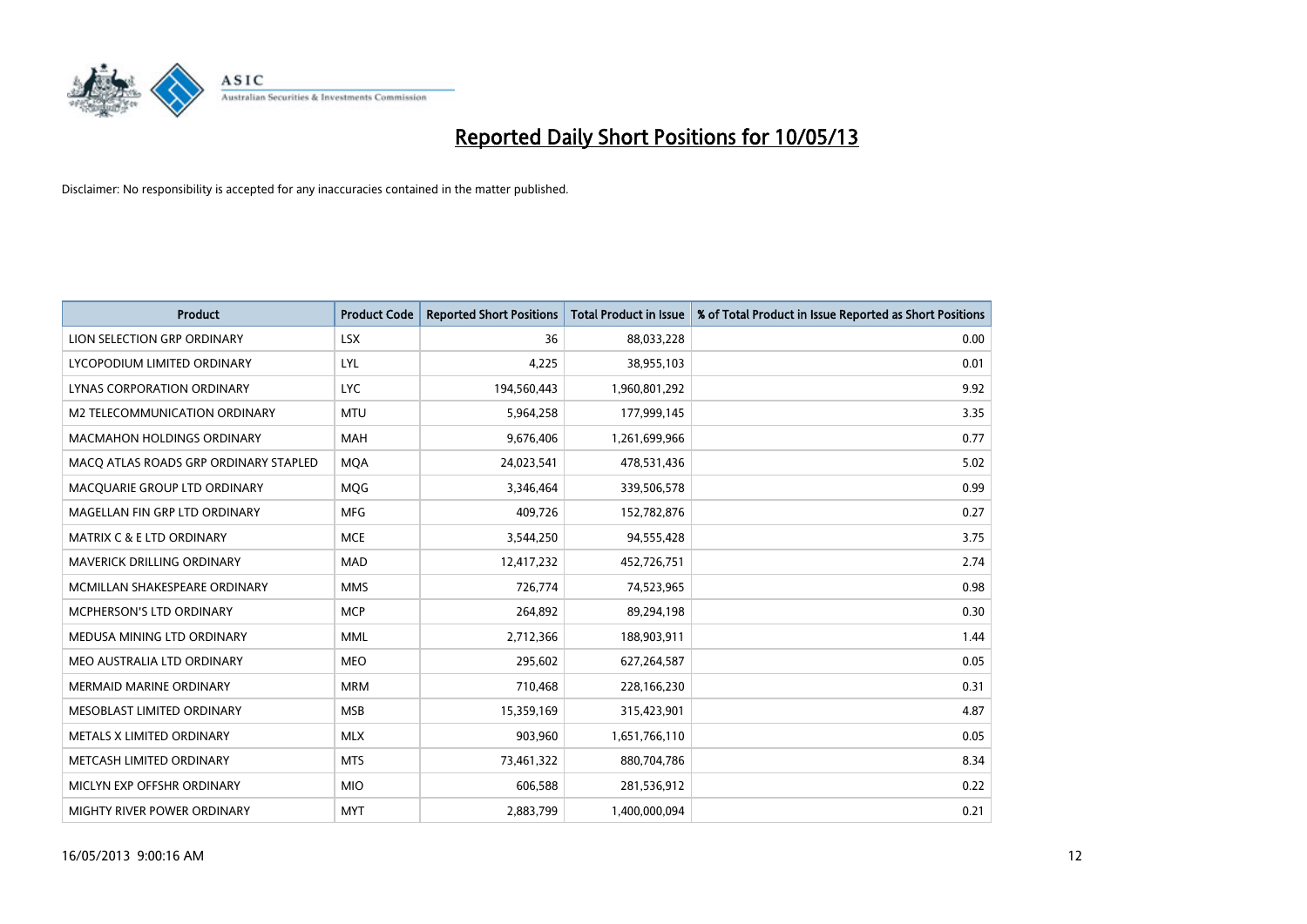

| <b>Product</b>                    | <b>Product Code</b> | <b>Reported Short Positions</b> | <b>Total Product in Issue</b> | % of Total Product in Issue Reported as Short Positions |
|-----------------------------------|---------------------|---------------------------------|-------------------------------|---------------------------------------------------------|
| MILTON CORPORATION ORDINARY       | <b>MLT</b>          | 12,800                          | 122,147,119                   | 0.01                                                    |
| MINCOR RESOURCES NL ORDINARY      | <b>MCR</b>          | 2,713,312                       | 188,208,274                   | 1.44                                                    |
| MINERAL DEPOSITS ORDINARY         | <b>MDL</b>          | 2,543,753                       | 83,538,786                    | 3.04                                                    |
| MINERAL RESOURCES. ORDINARY       | <b>MIN</b>          | 3,789,252                       | 185,957,992                   | 2.04                                                    |
| MIRABELA NICKEL LTD ORDINARY      | <b>MBN</b>          | 22,775,888                      | 876,765,094                   | 2.60                                                    |
| MIRVAC GROUP STAPLED SECURITIES   | <b>MGR</b>          | 9,690,814                       | 3,426,028,367                 | 0.28                                                    |
| <b>MOLOPO ENERGY LTD ORDINARY</b> | <b>MPO</b>          | 1,251,041                       | 246,371,894                   | 0.51                                                    |
| MONADELPHOUS GROUP ORDINARY       | <b>MND</b>          | 10,557,658                      | 90,940,258                    | 11.61                                                   |
| MORTGAGE CHOICE LTD ORDINARY      | <b>MOC</b>          | 1,495,249                       | 123,431,282                   | 1.21                                                    |
| <b>MOUNT GIBSON IRON ORDINARY</b> | <b>MGX</b>          | 13,436,546                      | 1,090,584,232                 | 1.23                                                    |
| MULTIPLEX SITES SITES             | <b>MXUPA</b>        | 993                             | 4,500,000                     | 0.02                                                    |
| MURCHISON METALS LTD ORDINARY     | <b>MMX</b>          | 3,705,514                       | 450,497,346                   | 0.82                                                    |
| MYER HOLDINGS LTD ORDINARY        | <b>MYR</b>          | 85,826,341                      | 583,594,551                   | 14.71                                                   |
| <b>MYSTATE LIMITED ORDINARY</b>   | <b>MYS</b>          | 11,764                          | 87,117,374                    | 0.01                                                    |
| NATIONAL AUST, BANK ORDINARY      | <b>NAB</b>          | 12,333,068                      | 2,342,421,436                 | 0.53                                                    |
| NAVITAS LIMITED ORDINARY          | <b>NVT</b>          | 15,018,933                      | 375,367,918                   | 4.00                                                    |
| NEON ENERGY LIMITED ORDINARY      | <b>NEN</b>          | 116,000                         | 549,937,848                   | 0.02                                                    |
| NEW HOPE CORPORATION ORDINARY     | <b>NHC</b>          | 2,441,715                       | 830,563,352                   | 0.29                                                    |
| NEW STANDARD ENERGY ORDINARY      | <b>NSE</b>          | 430,174                         | 305,331,847                   | 0.14                                                    |
| NEWCREST MINING ORDINARY          | <b>NCM</b>          | 6,299,080                       | 766,510,971                   | 0.82                                                    |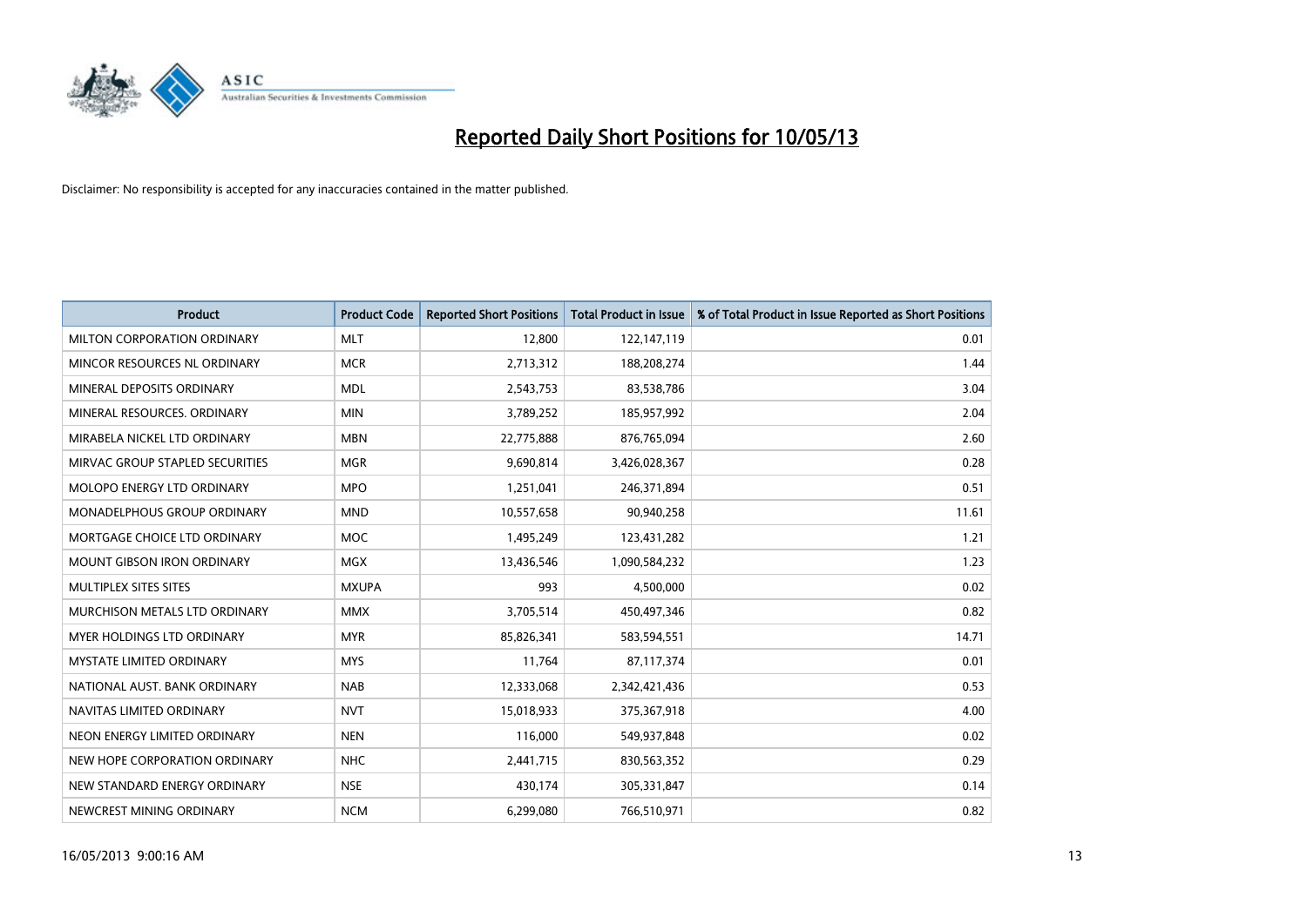

| <b>Product</b>                        | <b>Product Code</b> | <b>Reported Short Positions</b> | <b>Total Product in Issue</b> | % of Total Product in Issue Reported as Short Positions |
|---------------------------------------|---------------------|---------------------------------|-------------------------------|---------------------------------------------------------|
| NEWS CORP A NON-VOTING CDI            | <b>NWSLV</b>        | 2,408,212                       | 1,516,978,206                 | 0.16                                                    |
| NEWS CORP B VOTING CDI                | <b>NWS</b>          | 1,235,171                       | 798,520,953                   | 0.15                                                    |
| NEXTDC LIMITED ORDINARY               | <b>NXT</b>          | 5,354,152                       | 173,102,288                   | 3.09                                                    |
| NEXUS ENERGY LIMITED ORDINARY         | <b>NXS</b>          | 13,735,940                      | 1,329,821,159                 | 1.03                                                    |
| NIDO PETROLEUM ORDINARY               | <b>NDO</b>          | 42,400                          | 2,044,984,301                 | 0.00                                                    |
| NOBLE MINERAL RES ORDINARY            | <b>NMG</b>          | 2,528,936                       | 666,397,952                   | 0.38                                                    |
| NORFOLK GROUP ORDINARY                | <b>NFK</b>          | 400,050                         | 158,890,730                   | 0.25                                                    |
| NORTHERN IRON LTD ORDINARY            | <b>NFE</b>          | 1,871,280                       | 484,405,314                   | 0.39                                                    |
| NORTHERN STAR ORDINARY                | <b>NST</b>          | 5,193,548                       | 424,277,027                   | 1.22                                                    |
| NRW HOLDINGS LIMITED ORDINARY         | <b>NWH</b>          | 20,505,723                      | 278,888,011                   | 7.35                                                    |
| NUCOAL RESOURCES LTD ORDINARY         | <b>NCR</b>          | 150,000                         | 768,612,354                   | 0.02                                                    |
| NUFARM LIMITED ORDINARY               | <b>NUF</b>          | 13,432,090                      | 262,796,891                   | 5.11                                                    |
| OCEANAGOLD CORP. CHESS DEPOSITARY INT | <b>OGC</b>          | 986,787                         | 293,517,918                   | 0.34                                                    |
| OIL SEARCH LTD ORDINARY               | OSH                 | 24,830,002                      | 1,338,243,530                 | 1.86                                                    |
| OM HOLDINGS LIMITED ORDINARY          | OMH                 | 3,436,424                       | 673,423,337                   | 0.51                                                    |
| ORICA LIMITED ORDINARY                | ORI                 | 4,857,757                       | 366,868,401                   | 1.32                                                    |
| ORIGIN ENERGY ORDINARY                | <b>ORG</b>          | 15,007,964                      | 1,097,938,465                 | 1.37                                                    |
| OROCOBRE LIMITED ORDINARY             | <b>ORE</b>          | 608,027                         | 117,745,140                   | 0.52                                                    |
| OROTONGROUP LIMITED ORDINARY          | <b>ORL</b>          | 149,825                         | 40,880,902                    | 0.37                                                    |
| ORPHEUS ENERGY LTD ORDINARY           | <b>OEG</b>          | 67,200                          | 130,475,919                   | 0.05                                                    |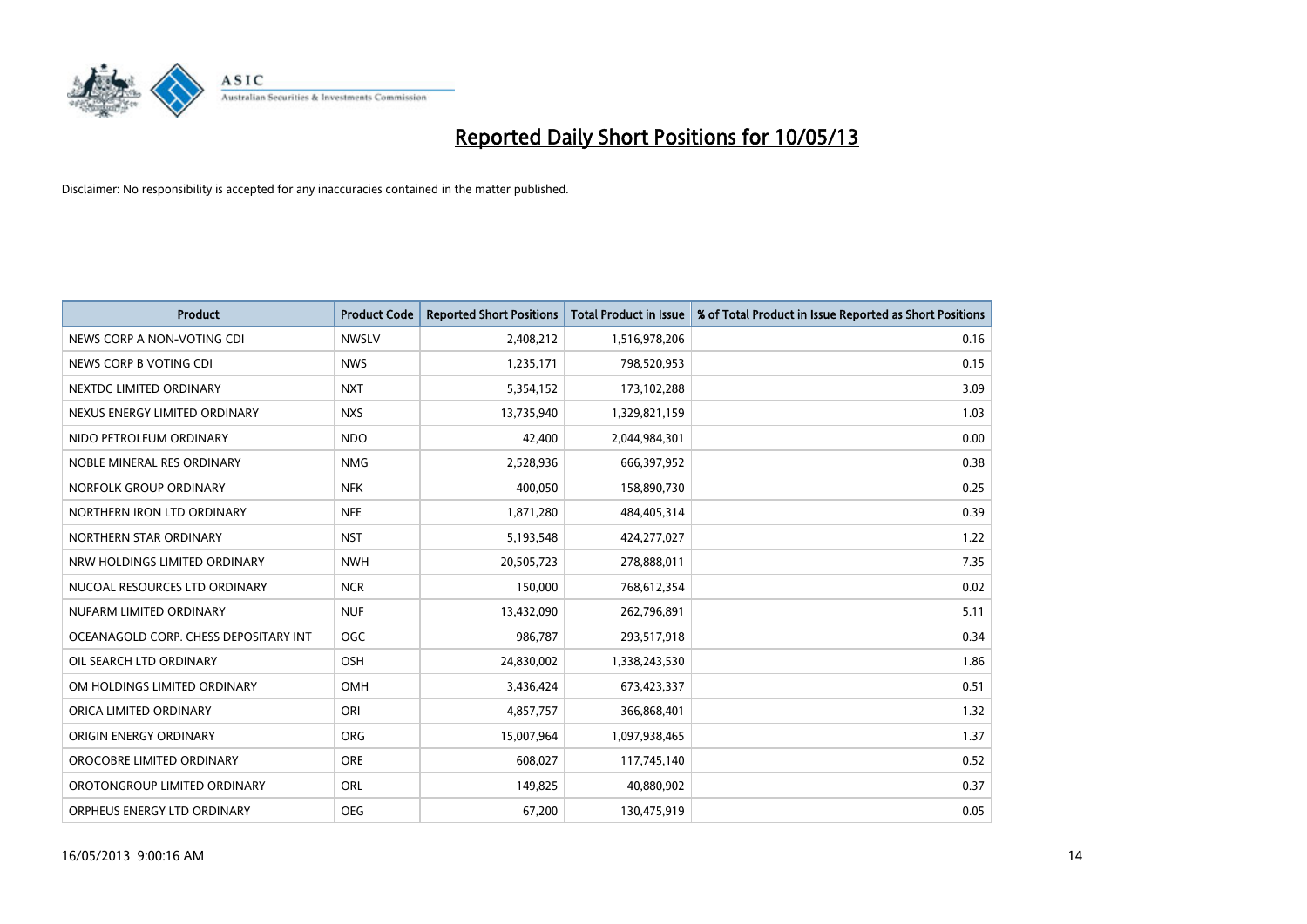

| <b>Product</b>               | <b>Product Code</b> | <b>Reported Short Positions</b> | <b>Total Product in Issue</b> | % of Total Product in Issue Reported as Short Positions |
|------------------------------|---------------------|---------------------------------|-------------------------------|---------------------------------------------------------|
| OZ MINERALS ORDINARY         | OZL                 | 20,593,877                      | 303,470,022                   | 6.79                                                    |
| PACIFIC BRANDS ORDINARY      | <b>PBG</b>          | 7,656,658                       | 912,915,695                   | 0.84                                                    |
| PALADIN ENERGY LTD ORDINARY  | <b>PDN</b>          | 107,190,278                     | 837,187,808                   | 12.80                                                   |
| PANAUST LIMITED ORDINARY     | <b>PNA</b>          | 8,871,508                       | 615,911,205                   | 1.44                                                    |
| PANORAMIC RESOURCES ORDINARY | PAN                 | 2,148,453                       | 256,899,729                   | 0.84                                                    |
| PAPERLINX LIMITED ORDINARY   | <b>PPX</b>          | 47,901                          | 609,280,761                   | 0.01                                                    |
| PAPILLON RES LTD ORDINARY    | PIR                 | 1,319,897                       | 336,978,210                   | 0.39                                                    |
| PATTIES FOODS LTD ORDINARY   | PFL                 | 54,999                          | 139,065,639                   | 0.04                                                    |
| PEET LIMITED ORDINARY        | <b>PPC</b>          | 4,636,471                       | 364,592,768                   | 1.27                                                    |
| PERILYA LIMITED ORDINARY     | PEM                 | 785,335                         | 769,316,426                   | 0.10                                                    |
| PERPETUAL LIMITED ORDINARY   | PPT                 | 2,150,377                       | 41,980,678                    | 5.12                                                    |
| PERSEUS MINING LTD ORDINARY  | PRU                 | 20,020,717                      | 457,962,088                   | 4.37                                                    |
| PHARMAXIS LTD ORDINARY       | <b>PXS</b>          | 9,689,703                       | 308,543,389                   | 3.14                                                    |
| PLATINUM ASSET ORDINARY      | <b>PTM</b>          | 7,406,321                       | 561,347,878                   | 1.32                                                    |
| PLATINUM AUSTRALIA ORDINARY  | <b>PLA</b>          | 836,127                         | 504,968,043                   | 0.17                                                    |
| PMI GOLD CORP CDI 1:1        | <b>PVM</b>          | 232,274                         | 154,140,766                   | 0.15                                                    |
| PMP LIMITED ORDINARY         | <b>PMP</b>          | 78,840                          | 323,781,124                   | 0.02                                                    |
| PRANA BIOTECHNOLOGY ORDINARY | PBT                 | 285,080                         | 381,610,426                   | 0.07                                                    |
| PREMIER INVESTMENTS ORDINARY | <b>PMV</b>          | 393,582                         | 155,260,478                   | 0.25                                                    |
| PRIMA BIOMED LTD ORDINARY    | <b>PRR</b>          | 767,755                         | 1,066,063,388                 | 0.07                                                    |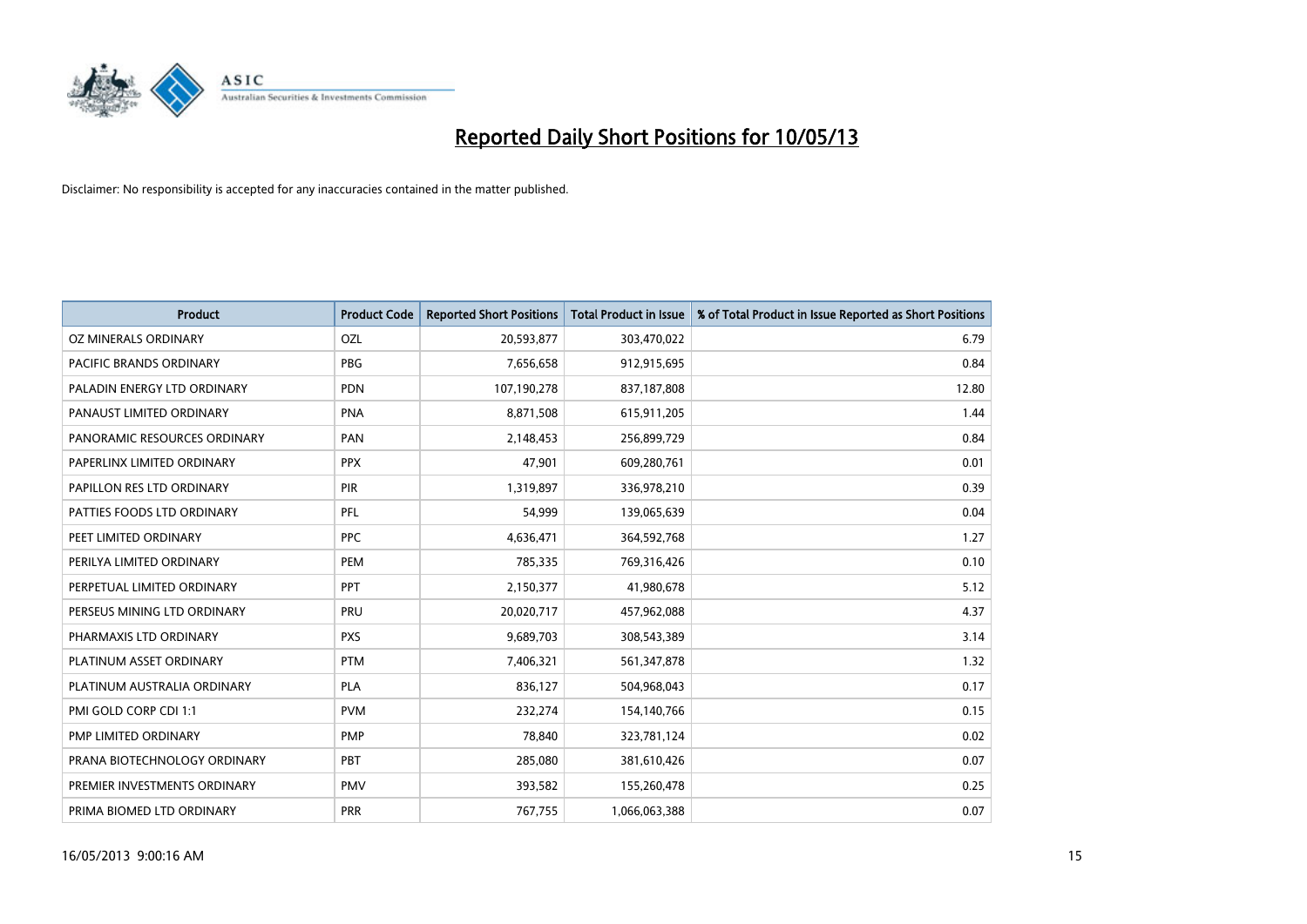

| <b>Product</b>                    | <b>Product Code</b> | <b>Reported Short Positions</b> | <b>Total Product in Issue</b> | % of Total Product in Issue Reported as Short Positions |
|-----------------------------------|---------------------|---------------------------------|-------------------------------|---------------------------------------------------------|
| PRIMARY HEALTH CARE ORDINARY      | <b>PRY</b>          | 17,814,198                      | 503,921,941                   | 3.54                                                    |
| PRIMEAG AUSTRALIA ORDINARY        | PAG                 | 36,341                          | 266,394,444                   | 0.01                                                    |
| PROGRAMMED ORDINARY               | <b>PRG</b>          | 186,420                         | 118,179,696                   | 0.16                                                    |
| PURA VIDA ENERGY NL ORDINARY      | <b>PVD</b>          | 300,000                         | 76,303,514                    | 0.39                                                    |
| <b>QANTAS AIRWAYS ORDINARY</b>    | QAN                 | 24,358,079                      | 2,241,945,788                 | 1.09                                                    |
| OBE INSURANCE GROUP ORDINARY      | <b>OBE</b>          | 50,324,124                      | 1,200,004,574                 | 4.19                                                    |
| <b>QLD MINING CORP ORDINARY</b>   | <b>OMN</b>          | 1,300,000                       | 869,999,817                   | 0.15                                                    |
| ORXPHARMA LTD ORDINARY            | <b>QRX</b>          | 230,696                         | 144,644,706                   | 0.16                                                    |
| <b>QUBE HOLDINGS LTD ORDINARY</b> | <b>OUB</b>          | 16,218,141                      | 928,965,547                   | 1.75                                                    |
| RAMELIUS RESOURCES ORDINARY       | <b>RMS</b>          | 5,693,614                       | 337,686,949                   | 1.69                                                    |
| RAMSAY HEALTH CARE ORDINARY       | <b>RHC</b>          | 1,668,791                       | 202,081,252                   | 0.83                                                    |
| RANGE RESOURCES LTD ORDINARY      | <b>RRS</b>          | 44,458                          | 2,853,862,345                 | 0.00                                                    |
| <b>RCR TOMLINSON ORDINARY</b>     | <b>RCR</b>          | 179,132                         | 132,431,265                   | 0.14                                                    |
| <b>REA GROUP ORDINARY</b>         | <b>REA</b>          | 69,341                          | 131,714,699                   | 0.05                                                    |
| <b>RECKON LIMITED ORDINARY</b>    | <b>RKN</b>          | 451,000                         | 129,488,015                   | 0.35                                                    |
| RED 5 LIMITED ORDINARY            | <b>RED</b>          | 789,746                         | 135,488,008                   | 0.58                                                    |
| RED FORK ENERGY ORDINARY          | <b>RFE</b>          | 4,714,978                       | 388,551,719                   | 1.21                                                    |
| REDBANK ENERGY LTD ORDINARY       | AEJ                 | 13                              | 786,287                       | 0.00                                                    |
| <b>REDFLEX HOLDINGS ORDINARY</b>  | <b>RDF</b>          | 14,103                          | 110,762,310                   | 0.01                                                    |
| REECE AUSTRALIA LTD. ORDINARY     | <b>REH</b>          | 572                             | 99,600,000                    | 0.00                                                    |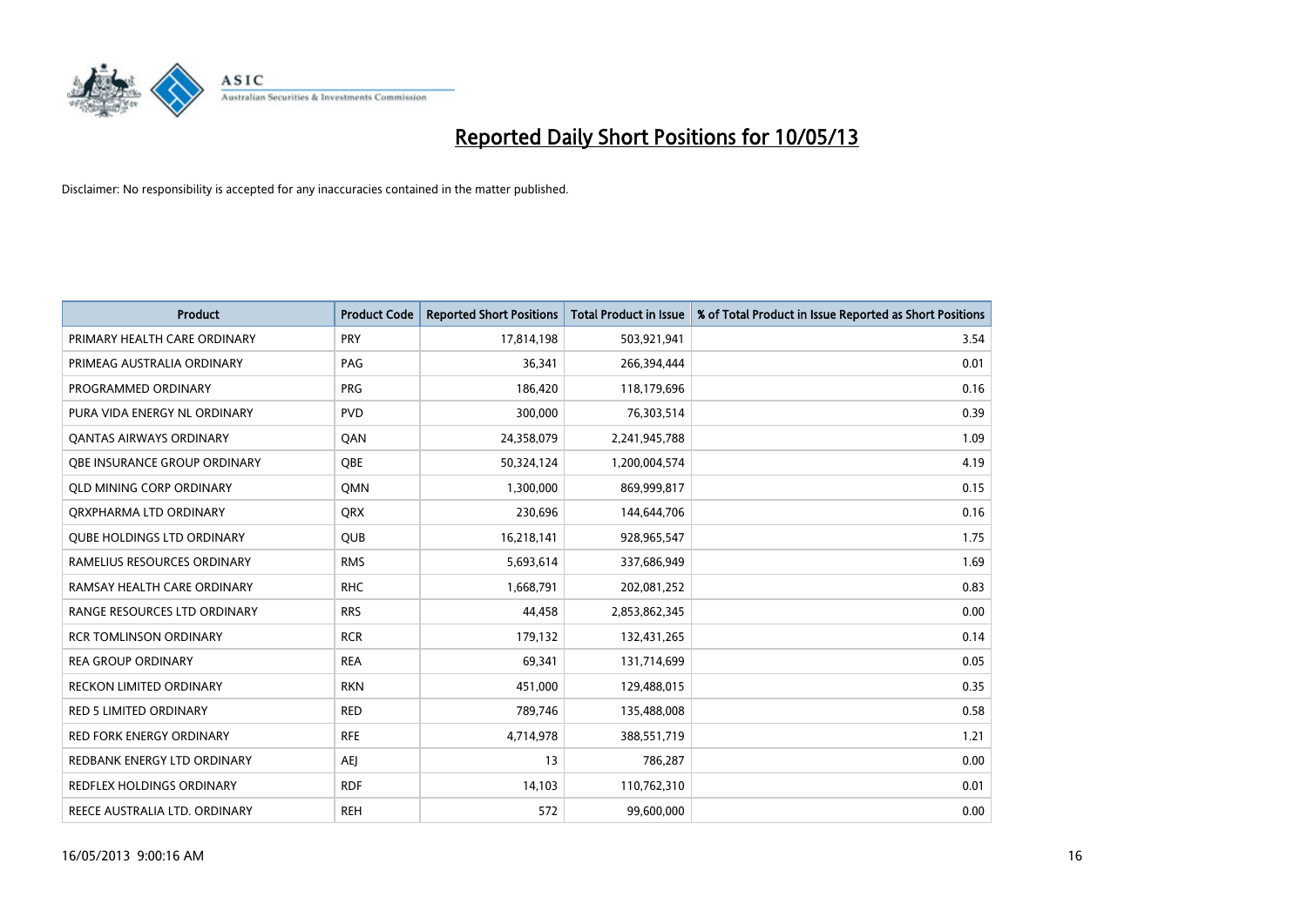

| <b>Product</b>                        | <b>Product Code</b> | <b>Reported Short Positions</b> | <b>Total Product in Issue</b> | % of Total Product in Issue Reported as Short Positions |
|---------------------------------------|---------------------|---------------------------------|-------------------------------|---------------------------------------------------------|
| <b>REGIS RESOURCES ORDINARY</b>       | <b>RRL</b>          | 12,135,431                      | 475,613,655                   | 2.55                                                    |
| RESMED INC CDI 10:1                   | <b>RMD</b>          | 14,269,350                      | 1,556,242,300                 | 0.92                                                    |
| <b>RESOLUTE MINING ORDINARY</b>       | <b>RSG</b>          | 944,651                         | 643,094,224                   | 0.15                                                    |
| RESOURCE GENERATION ORDINARY          | <b>RES</b>          | 73                              | 284,698,002                   | 0.00                                                    |
| RETAIL FOOD GROUP ORDINARY            | <b>RFG</b>          | 813,861                         | 130,227,856                   | 0.62                                                    |
| REX MINERALS LIMITED ORDINARY         | <b>RXM</b>          | 2,553,969                       | 188,907,284                   | 1.35                                                    |
| <b>RHG LIMITED ORDINARY</b>           | <b>RHG</b>          | 1.085                           | 308,483,177                   | 0.00                                                    |
| RIALTO ENERGY ORDINARY                | <b>RIA</b>          | 41                              | 682,929,991                   | 0.00                                                    |
| RIDLEY CORPORATION ORDINARY           | <b>RIC</b>          | 1,375,481                       | 307,817,071                   | 0.45                                                    |
| RIO TINTO LIMITED ORDINARY            | <b>RIO</b>          | 12,186,945                      | 435,758,720                   | 2.80                                                    |
| ROC OIL COMPANY ORDINARY              | <b>ROC</b>          | 1,229,758                       | 683,235,552                   | 0.18                                                    |
| <b>RURALCO HOLDINGS ORDINARY</b>      | <b>RHL</b>          | 12,000                          | 55,019,284                    | 0.02                                                    |
| SAI GLOBAL LIMITED ORDINARY           | SAI                 | 14,079,301                      | 209,440,120                   | 6.72                                                    |
| SALMAT LIMITED ORDINARY               | <b>SLM</b>          | 106,761                         | 159,812,799                   | 0.07                                                    |
| SAMSON OIL & GAS LTD ORDINARY         | SSN                 | 3,103,000                       | 2,114,831,858                 | 0.15                                                    |
| SANDFIRE RESOURCES ORDINARY           | <b>SFR</b>          | 3,899,205                       | 153,650,968                   | 2.54                                                    |
| <b>SANTOS LTD ORDINARY</b>            | <b>STO</b>          | 2,998,168                       | 964,270,203                   | 0.31                                                    |
| SARACEN MINERAL ORDINARY              | <b>SAR</b>          | 17,630,265                      | 595,263,186                   | 2.96                                                    |
| SCA PROPERTY GROUP STAPLED SECURITIES | <b>SCP</b>          | 32,302,871                      | 585,455,114                   | 5.52                                                    |
| SEDGMAN LIMITED ORDINARY              | <b>SDM</b>          | 614.072                         | 220,368,310                   | 0.28                                                    |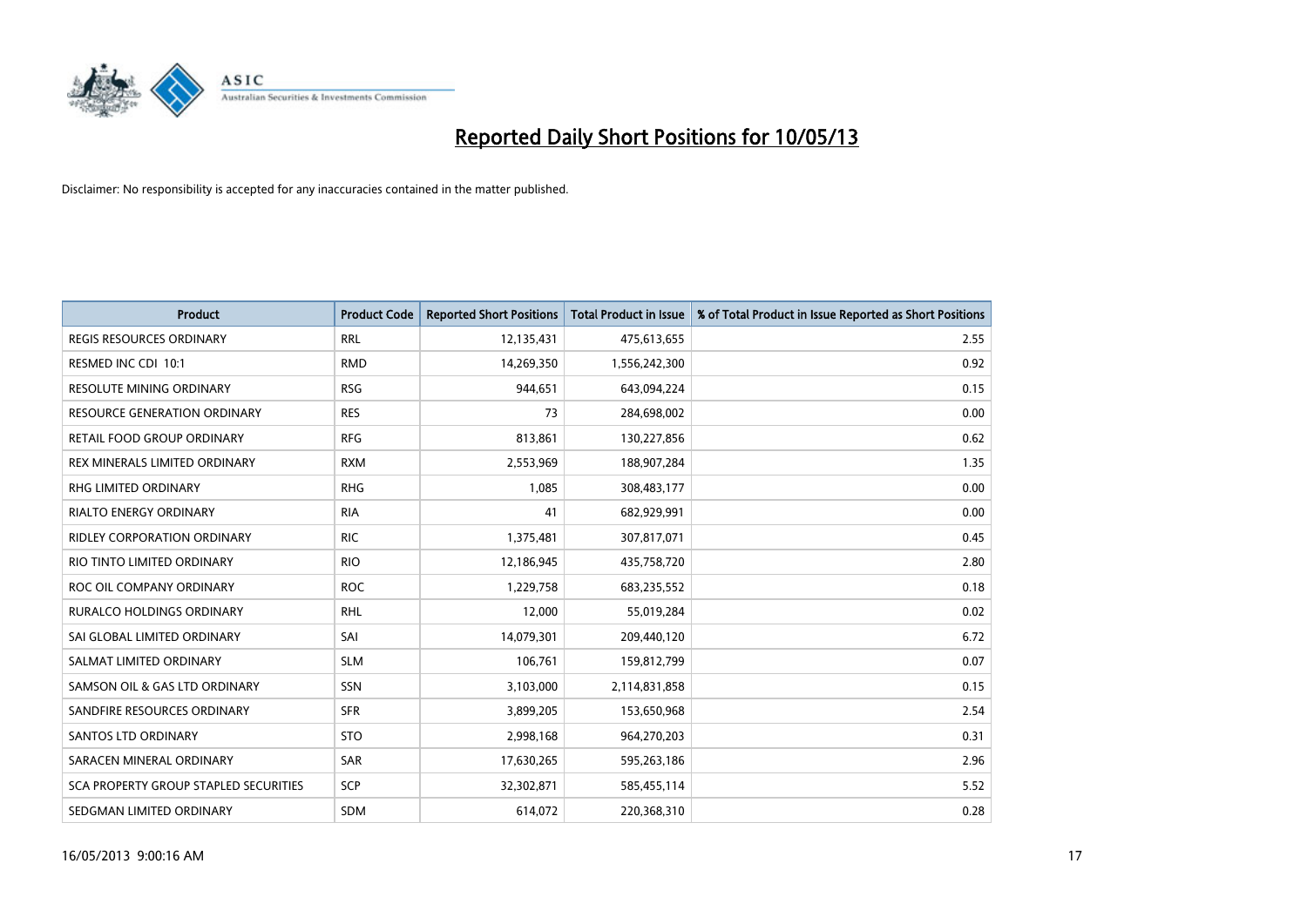

| <b>Product</b>                           | <b>Product Code</b> | <b>Reported Short Positions</b> | <b>Total Product in Issue</b> | % of Total Product in Issue Reported as Short Positions |
|------------------------------------------|---------------------|---------------------------------|-------------------------------|---------------------------------------------------------|
| SEEK LIMITED ORDINARY                    | <b>SEK</b>          | 12,115,845                      | 337,833,019                   | 3.59                                                    |
| SELECT HARVESTS ORDINARY                 | <b>SHV</b>          | 74,697                          | 57,462,851                    | 0.13                                                    |
| SENEX ENERGY LIMITED ORDINARY            | SXY                 | 21,039,748                      | 1,140,804,837                 | 1.84                                                    |
| SERVICE STREAM ORDINARY                  | <b>SSM</b>          | 668,669                         | 283,418,867                   | 0.24                                                    |
| SEVEN GROUP HOLDINGS ORDINARY            | <b>SVW</b>          | 1,325,355                       | 308,160,281                   | 0.43                                                    |
| SEVEN WEST MEDIA LTD ORDINARY            | <b>SWM</b>          | 11,362,878                      | 999,160,872                   | 1.14                                                    |
| SFG AUSTRALIA LTD ORDINARY               | <b>SFW</b>          | 6,016                           | 734,531,160                   | 0.00                                                    |
| SIGMA PHARMACEUTICAL ORDINARY            | <b>SIP</b>          | 10,379,283                      | 1,151,625,141                 | 0.90                                                    |
| SIHAYO GOLD LIMITED ORDINARY             | <b>SIH</b>          | 60,385                          | 844,832,293                   | 0.01                                                    |
| SILEX SYSTEMS ORDINARY                   | <b>SLX</b>          | 1,700,708                       | 170,232,464                   | 1.00                                                    |
| SILVER CHEF LIMITED ORDINARY             | <b>SIV</b>          | 8,472                           | 28,762,745                    | 0.03                                                    |
| SILVER LAKE RESOURCE ORDINARY            | <b>SLR</b>          | 6,215,831                       | 379,048,750                   | 1.64                                                    |
| SIMS METAL MGMT LTD ORDINARY             | <b>SGM</b>          | 13,018,399                      | 204,309,387                   | 6.37                                                    |
| SINGAPORE TELECOMM. CHESS DEPOSITARY INT | SGT                 | 843,901                         | 190,299,121                   | 0.44                                                    |
| SIRIUS RESOURCES NL ORDINARY             | <b>SIR</b>          | 1,295,600                       | 224,620,167                   | 0.58                                                    |
| SIRTEX MEDICAL ORDINARY                  | <b>SRX</b>          | 719,587                         | 55,768,136                    | 1.29                                                    |
| SKILLED GROUP LTD ORDINARY               | <b>SKE</b>          | 4,407,557                       | 233,533,526                   | 1.89                                                    |
| <b>SLATER &amp; GORDON ORDINARY</b>      | <b>SGH</b>          | 818,879                         | 170,960,722                   | 0.48                                                    |
| SMS MANAGEMENT, ORDINARY                 | <b>SMX</b>          | 2,494,740                       | 69,378,477                    | 3.60                                                    |
| SONIC HEALTHCARE ORDINARY                | SHL                 | 11,542,177                      | 396,450,575                   | 2.91                                                    |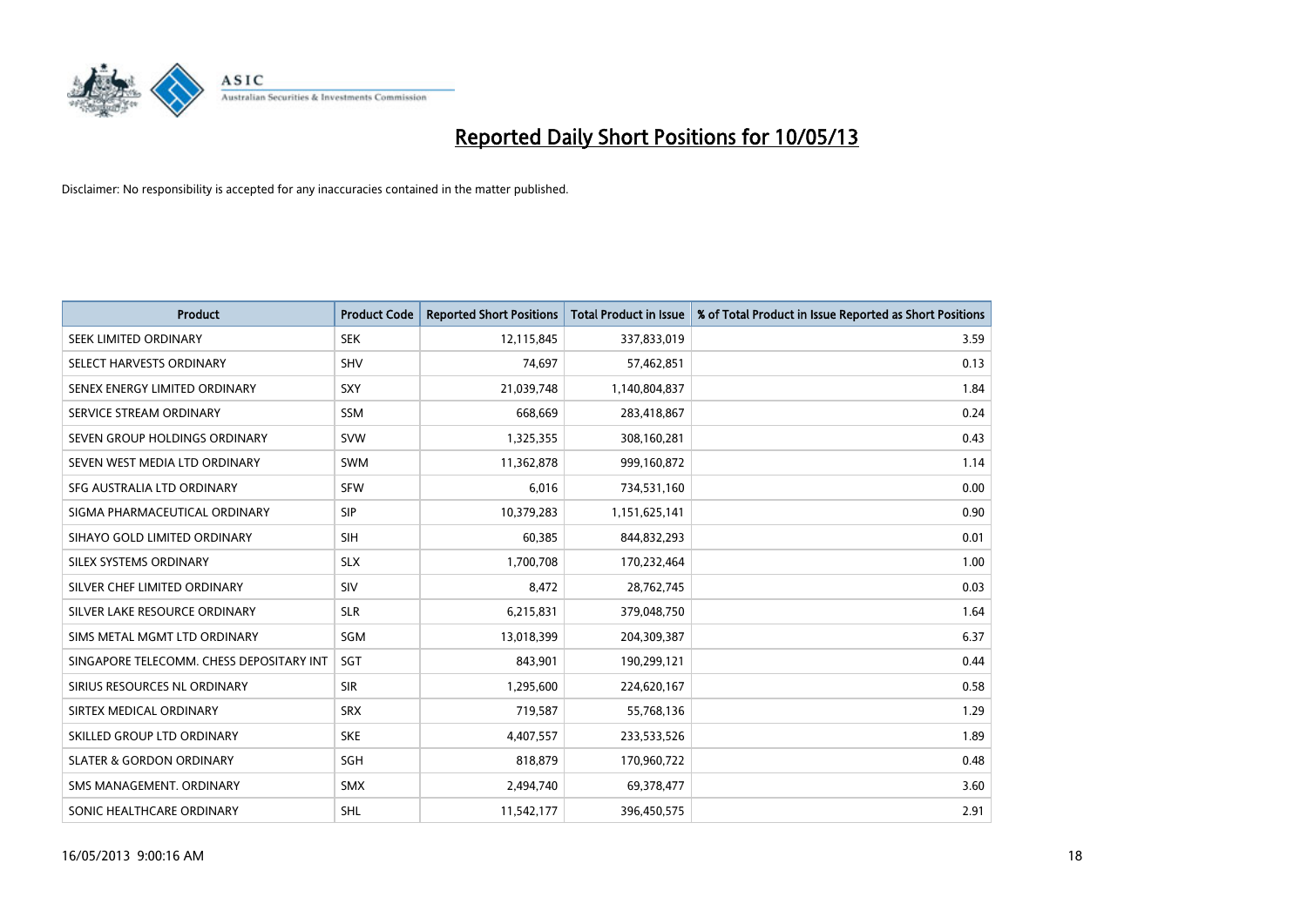

| <b>Product</b>                           | <b>Product Code</b> | <b>Reported Short Positions</b> | <b>Total Product in Issue</b> | % of Total Product in Issue Reported as Short Positions |
|------------------------------------------|---------------------|---------------------------------|-------------------------------|---------------------------------------------------------|
| SOUL PATTINSON (W.H) ORDINARY            | SOL                 | 18,657                          | 239,395,320                   | 0.01                                                    |
| SP AUSNET STAPLED SECURITIES             | <b>SPN</b>          | 20,521,538                      | 3,367,543,113                 | 0.61                                                    |
| SPARK INFRASTRUCTURE STAPLED NOTE & UNIT | SKI                 | 51,757,760                      | 1,326,734,264                 | 3.90                                                    |
| SPDR 200 FUND ETF UNITS                  | <b>STW</b>          | 76,926                          | 45,551,346                    | 0.17                                                    |
| SPECIALTY FASHION ORDINARY               | <b>SFH</b>          | 1,000,000                       | 192,236,121                   | 0.52                                                    |
| ST BARBARA LIMITED ORDINARY              | <b>SBM</b>          | 13,368,646                      | 488,074,077                   | 2.74                                                    |
| STARPHARMA HOLDINGS ORDINARY             | <b>SPL</b>          | 12,213,614                      | 283,665,948                   | 4.31                                                    |
| STHN CROSS MEDIA ORDINARY                | <b>SXL</b>          | 7,107,807                       | 704,858,524                   | 1.01                                                    |
| STOCKLAND UNITS/ORD STAPLED              | <b>SGP</b>          | 12,448,232                      | 2,202,657,963                 | 0.57                                                    |
| STRAITS RES LTD. ORDINARY                | SRO                 | 54,860                          | 1,164,150,159                 | 0.00                                                    |
| STW COMMUNICATIONS ORDINARY              | SGN                 | 29,054                          | 403,828,512                   | 0.01                                                    |
| SUNCORP GROUP LTD ORDINARY               | <b>SUN</b>          | 5,311,901                       | 1,286,600,980                 | 0.41                                                    |
| SUNDANCE ENERGY ORDINARY                 | <b>SEA</b>          | 1,541,434                       | 402,425,140                   | 0.38                                                    |
| SUNDANCE RESOURCES ORDINARY              | <b>SDL</b>          | 26,596,289                      | 3,072,110,985                 | 0.87                                                    |
| SUNLAND GROUP LTD ORDINARY               | <b>SDG</b>          | 18,391                          | 189,417,674                   | 0.01                                                    |
| SUPER RET REP LTD ORDINARY               | <b>SUL</b>          | 589,757                         | 196,472,811                   | 0.30                                                    |
| SYD AIRPORT STAPLED US PROHIBIT.         | <b>SYD</b>          | 23,611,655                      | 1,861,210,782                 | 1.27                                                    |
| SYRAH RESOURCES ORDINARY                 | <b>SYR</b>          | 466,941                         | 147,767,623                   | 0.32                                                    |
| TABCORP HOLDINGS LTD ORDINARY            | <b>TAH</b>          | 18,641,530                      | 744,885,690                   | 2.50                                                    |
| TALON PETROLEUM LTD ORDINARY             | <b>TPD</b>          | 38,218                          | 102,135,433                   | 0.04                                                    |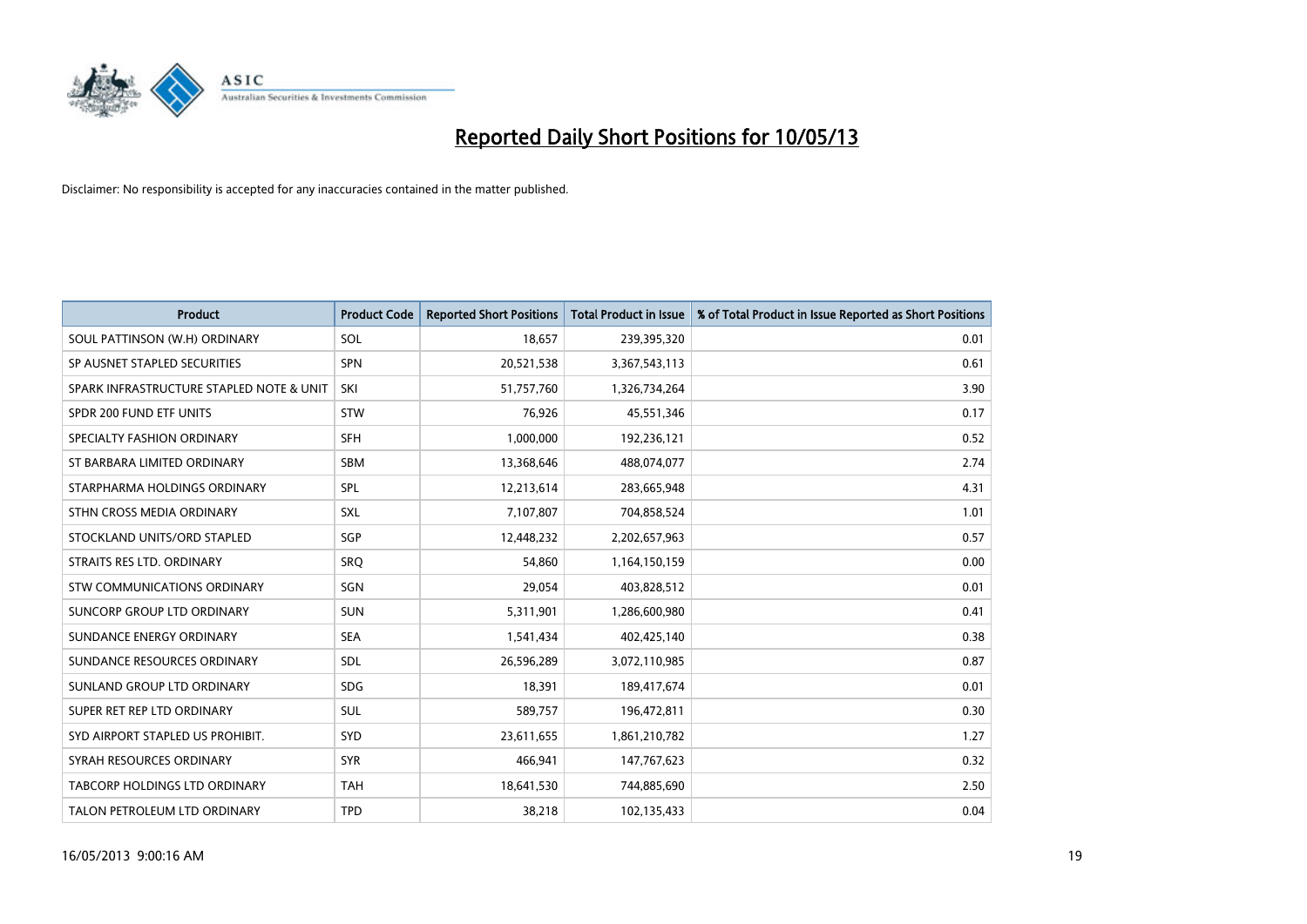

| <b>Product</b>                       | <b>Product Code</b> | <b>Reported Short Positions</b> | <b>Total Product in Issue</b> | % of Total Product in Issue Reported as Short Positions |
|--------------------------------------|---------------------|---------------------------------|-------------------------------|---------------------------------------------------------|
| <b>TANAMI GOLD NL ORDINARY</b>       | <b>TAM</b>          | 595,068                         | 587,548,523                   | 0.10                                                    |
| TAP OIL LIMITED ORDINARY             | <b>TAP</b>          | 1,145,265                       | 241,608,606                   | 0.47                                                    |
| <b>TATTS GROUP LTD ORDINARY</b>      | <b>TTS</b>          | 17,555,923                      | 1,402,708,406                 | 1.25                                                    |
| TELECOM CORPORATION ORDINARY         | <b>TEL</b>          | 16,125,572                      | 1,816,996,340                 | 0.89                                                    |
| <b>TELSTRA CORPORATION, ORDINARY</b> | <b>TLS</b>          | 26,999,651                      | 12,443,074,357                | 0.22                                                    |
| TEN NETWORK HOLDINGS ORDINARY        | <b>TEN</b>          | 82,917,167                      | 2,586,970,845                 | 3.21                                                    |
| TERANGA GOLD CORP CDI 1:1            | <b>TGZ</b>          | 57,911                          | 173,285,133                   | 0.03                                                    |
| THE REJECT SHOP ORDINARY             | <b>TRS</b>          | 1,859,955                       | 27,944,072                    | 6.66                                                    |
| THORN GROUP LIMITED ORDINARY         | <b>TGA</b>          | 8,137                           | 147,584,880                   | 0.01                                                    |
| <b>TIGER RESOURCES ORDINARY</b>      | <b>TGS</b>          | 2,669,073                       | 674,770,269                   | 0.40                                                    |
| TOLL HOLDINGS LTD ORDINARY           | <b>TOL</b>          | 32,760,470                      | 717,133,875                   | 4.57                                                    |
| TOX FREE SOLUTIONS ORDINARY          | <b>TOX</b>          | 784,761                         | 129,607,453                   | 0.61                                                    |
| TPG TELECOM LIMITED ORDINARY         | <b>TPM</b>          | 1,007,002                       | 793,808,141                   | 0.13                                                    |
| <b>TRADE ME GROUP ORDINARY</b>       | <b>TME</b>          | 659.020                         | 396,017,568                   | 0.17                                                    |
| TRANSFIELD SERVICES ORDINARY         | <b>TSE</b>          | 11,893,463                      | 512,457,716                   | 2.32                                                    |
| TRANSPACIFIC INDUST, ORDINARY        | <b>TPI</b>          | 2,881,424                       | 1,578,563,490                 | 0.18                                                    |
| TRANSURBAN GROUP TRIPLE STAPLED SEC. | <b>TCL</b>          | 4,442,863                       | 1,481,594,818                 | 0.30                                                    |
| TREASURY WINE ESTATE ORDINARY        | <b>TWE</b>          | 17,430,301                      | 647, 227, 144                 | 2.69                                                    |
| TROY RESOURCES LTD ORDINARY          | <b>TRY</b>          | 4,243,089                       | 91,318,649                    | 4.65                                                    |
| UGL LIMITED ORDINARY                 | UGL                 | 11,430,245                      | 166,511,240                   | 6.86                                                    |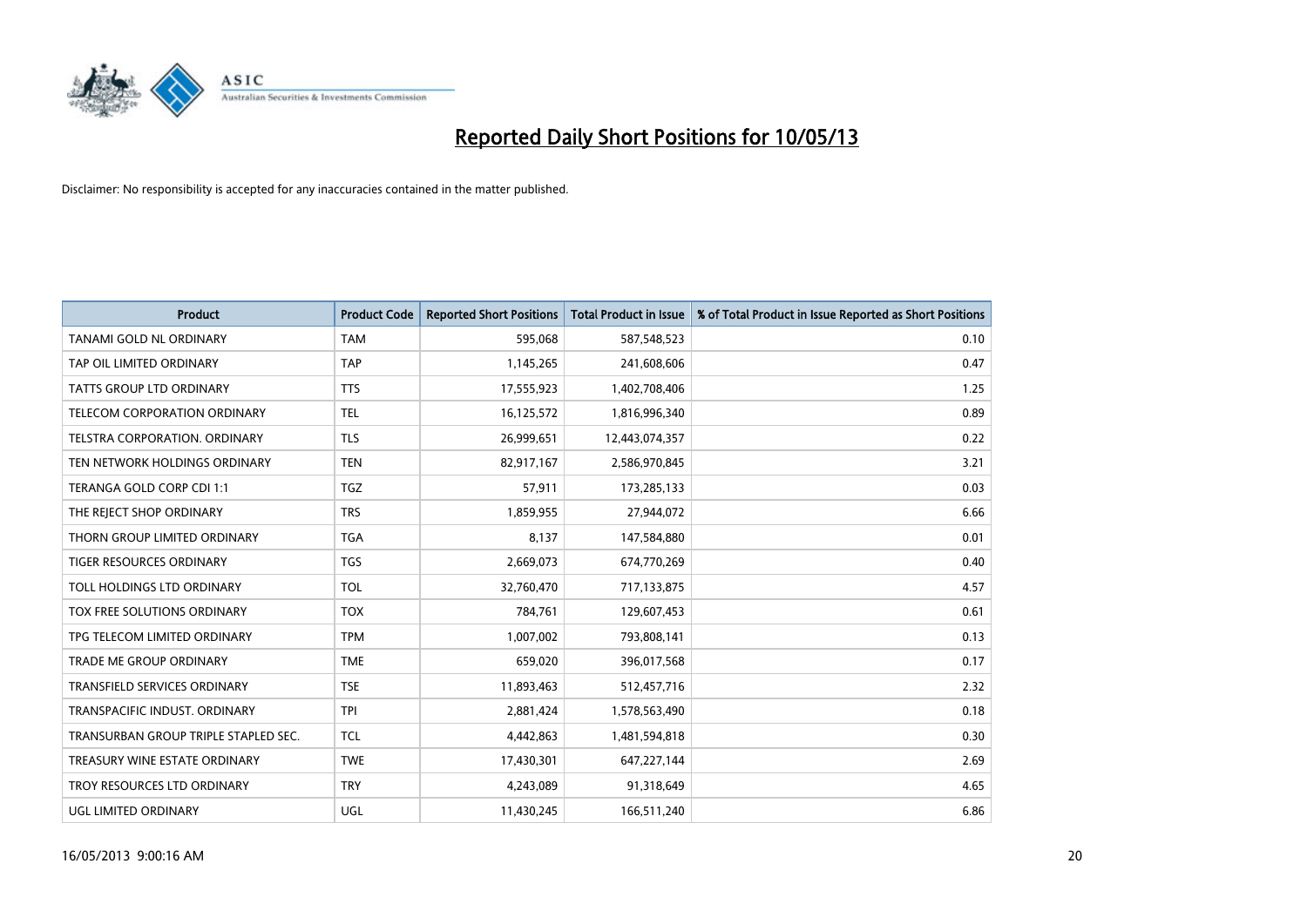

| <b>Product</b>                         | <b>Product Code</b> | <b>Reported Short Positions</b> | <b>Total Product in Issue</b> | % of Total Product in Issue Reported as Short Positions |
|----------------------------------------|---------------------|---------------------------------|-------------------------------|---------------------------------------------------------|
| UXC LIMITED ORDINARY                   | <b>UXC</b>          | 260,122                         | 308,806,649                   | 0.08                                                    |
| <b>VIRGIN AUS HLDG LTD ORDINARY</b>    | <b>VAH</b>          | 52,703,826                      | 2,581,231,776                 | 2.04                                                    |
| VNGD AUS SHARES ETF UNITS              | <b>VAS</b>          | 774                             | 6,133,376                     | 0.01                                                    |
| <b>VOCUS COMMS LTD ORDINARY</b>        | <b>VOC</b>          | 105,510                         | 78,017,825                    | 0.14                                                    |
| <b>WATPAC LIMITED ORDINARY</b>         | <b>WTP</b>          | 174,400                         | 184,332,526                   | 0.09                                                    |
| <b>WDS LIMITED ORDINARY</b>            | <b>WDS</b>          | 7                               | 144,740,614                   | 0.00                                                    |
| WEBJET LIMITED ORDINARY                | <b>WEB</b>          | 573,416                         | 79,397,959                    | 0.72                                                    |
| <b>WESFARMERS LIMITED ORDINARY</b>     | <b>WES</b>          | 27,302,627                      | 1,006,665,540                 | 2.71                                                    |
| WESFARMERS LIMITED PARTIALLY PROTECTED | <b>WESN</b>         | 41,946                          | 150,528,058                   | 0.03                                                    |
| <b>WESTERN AREAS LTD ORDINARY</b>      | <b>WSA</b>          | 15,568,113                      | 196,843,803                   | 7.91                                                    |
| WESTERN DESERT RES. ORDINARY           | <b>WDR</b>          | 1,904,317                       | 360,853,631                   | 0.53                                                    |
| WESTFIELD GROUP ORD/UNIT STAPLED SEC   | <b>WDC</b>          | 7,610,467                       | 2,194,138,450                 | 0.35                                                    |
| WESTFIELD RETAIL TST UNIT STAPLED      | <b>WRT</b>          | 15,921,598                      | 3,054,166,195                 | 0.52                                                    |
| WESTPAC BANKING CORP ORDINARY          | <b>WBC</b>          | 25,341,840                      | 3,103,729,084                 | 0.82                                                    |
| WHITE ENERGY COMPANY ORDINARY          | <b>WEC</b>          | 2,883,291                       | 322,974,494                   | 0.89                                                    |
| <b>WHITEHAVEN COAL ORDINARY</b>        | <b>WHC</b>          | 105,423,039                     | 1,025,635,023                 | 10.28                                                   |
| WHK GROUP LIMITED ORDINARY             | <b>WHG</b>          | 717,949                         | 265,200,652                   | 0.27                                                    |
| WIDE BAY AUST LTD ORDINARY             | <b>WBB</b>          |                                 | 36,238,600                    | 0.00                                                    |
| WINDIMURRA VANADIUM ORDINARY           | <b>WVL</b>          | 20,461                          | 19,284,366                    | 0.11                                                    |
| WOODSIDE PETROLEUM ORDINARY            | <b>WPL</b>          | 3,307,737                       | 823,910,657                   | 0.40                                                    |